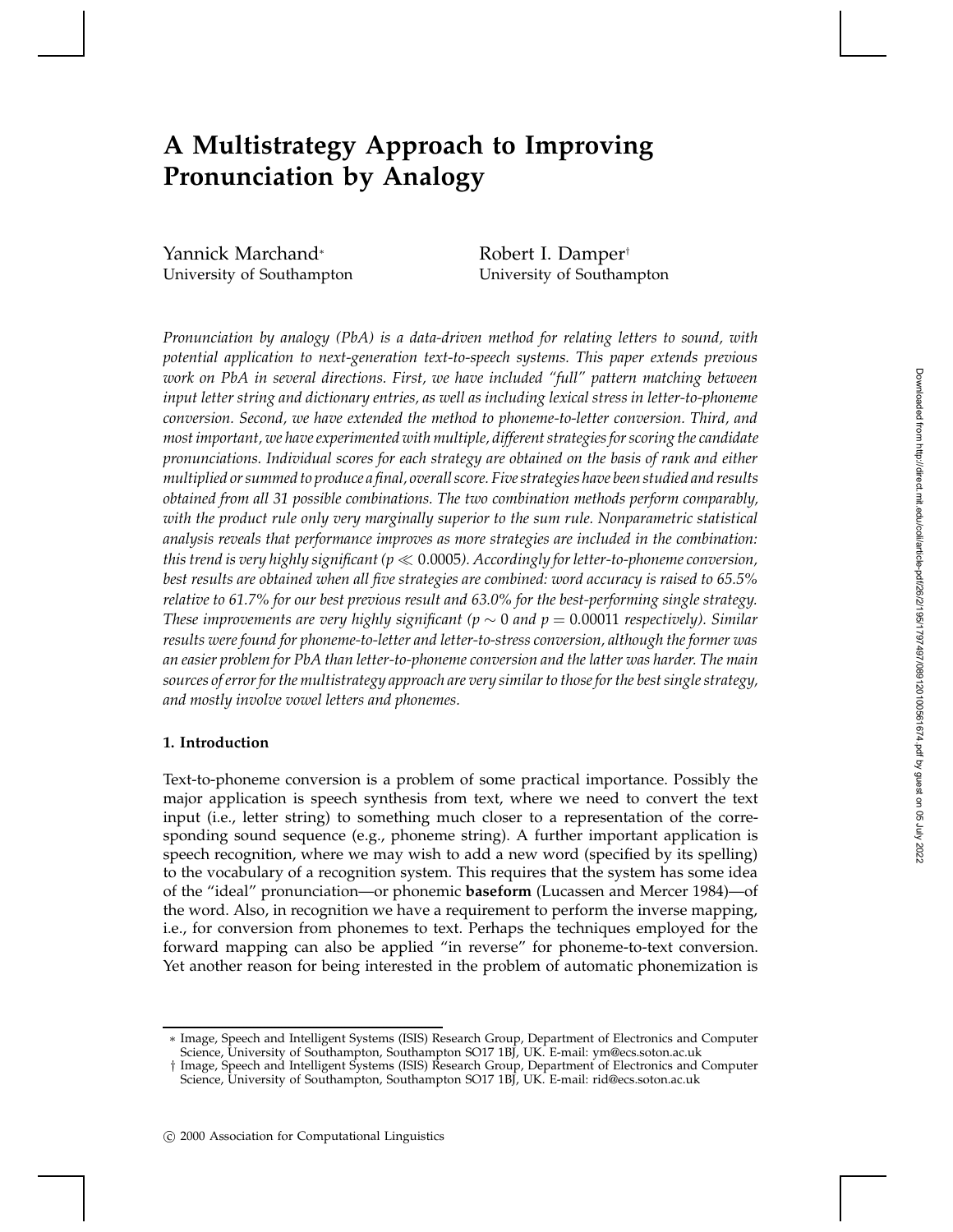that (literate) humans are able to read aloud, so that systems that can pronounce print serve as models of human cognitive performance.

Modern text-to-speech (TTS) systems use lookup in a large dictionary or lexicon (we use the terms interchangeably) as the primary strategy to determine the pronunciation of input words. However, it is not possible to list exhaustively all the words of a language, so a secondary or backup strategy is required for the automatic phonemization of words not in the system dictionary. The latter are mostly (but not exclusively) proper names, acronyms, and neologisms. At this stage of our work, we concentrate on English and assume that any such missing words are dictionary-like with respect to their spelling and pronunciation, as will probably be the case for many neologisms.

Even if the missing words are dictionary-like, automatic determination of pronunciation is a hard problem for languages like English and French (van den Bosch et al. 1994). In fact, English is notorious for the lack of regularity in its spelling-to-sound correspondence. That is, it has a **deep** orthography (Coltheart 1978; Liberman et al. 1980; Sampson 1985) as opposed to the **shallow** orthography of, for example, Serbo-Croatian (Turvey, Feldman, and Lukatela 1984). To a large extent, this reflects the many complex historical influences on the spelling system (Venezky 1965; Scragg 1975; Carney 1994). Indeed, Abercrombie (1981, 209) describes English orthography as "one of the least successful applications of the Roman alphabet." We use 26 letters in English orthography yet about 45–55 phonemes in specifying pronunciation. It follows that the relation between letters and phonemes cannot be simply one-to-one. For instance, the letter *c* is pronounced /s/ in *cider* but /k/ in *cat*. On the other hand, the /k/ sound of *kitten* is written with a letter *k*. Nor is this lack of invariance between letters and phonemes the only problem. There is no strict correspondence between the number of letters and the number of phonemes in English words. Letter combinations (*ch, gh, ll, ea*) frequently act as a functional spelling unit (Coltheart 1984)—or grapheme—signaling a single phoneme. Thus, the combination *ough* is pronounced / f/ in *enough*, while *ph* is pronounced as the single phoneme /f/ in *phase*. However, *ph* in *uphill* is pronounced as two phonemes, /ph/. Usually, there are fewer phonemes than letters but there are exceptions, e.g., (*six*, /s <sup>I</sup>ks/). Pronunciation can depend upon word class (e.g., *convict*, *subject*). English also has noncontiguous markings (Wijk 1966; Venezky 1970) as, for instance, when the letter *e* is added to (*mad*, /mad/) to make (*made*, /me <sup>I</sup>d/), also spelled *maid*! The final *e* is not sounded; rather it indicates that the vowel is lengthened or dipthongized. Such markings can be quite complex, or long-range, as when the suffix *y* is added to *photograph* or *telegraph* to yield *photography* or *telegraphy*, respectively. As a final comment, although not considered further here, English contains many proper nouns (place names, surnames) that display idiosyncratic pronunciations, and loan words from other languages that conform to a different set of (partial) regularities. These further complicate the problem.

This paper is concerned with an analogical approach to letter-to-sound conversion and related string rewriting problems. Specifically, we aim to improve the performance of pronunciation by analogy (PbA) by information fusion, an approach to automated reasoning that seeks to utilize multiple sources of information in reaching a decision in this case, a decision about the pronunciation of a word. The remainder of this paper is organized as follows: In the next section, we contrast traditional rule-based and more modern data-driven approaches (e.g., analogical reasoning) to language processing tasks, such as text-to-phoneme conversion. In Section 3, we describe the original (Pronounce) PbA system of Dedina and Nusbaum (1986) in some detail as this forms the basis for the later work. Section 4 reviews our own work in this area. Next, in Section 5, we make some motivating remarks about information fusion and its use in computational linguistics in general. In Section 6, we present in some detail the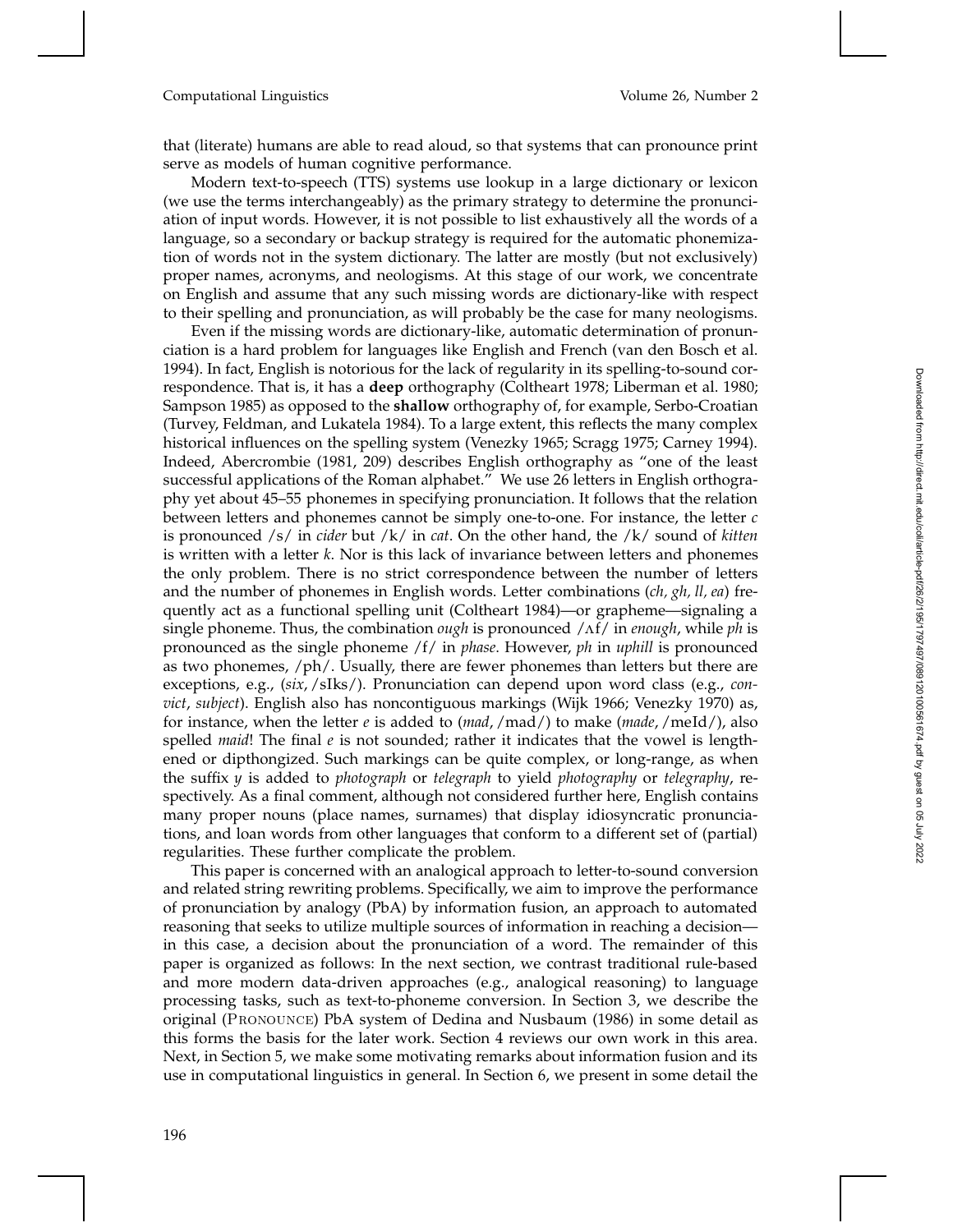multistrategy (or fusion) approach to PbA that enables us to obtain clear performance improvements, as described in Section 7. Finally, conclusions are drawn and directions for future studies are proposed in Section 8.

# **2. Rule-based and Data-driven Conversion**

Given the problems described above, how is it possible to perform automatic phonemization at all? It is generally believed that the problem is largely soluble provided sufficient *context* is available. For example, the substring *ough* is pronounced /oV/ when its left context is *th* in the word *although*, /u/ when its left context is *thr* in the word *through*, and / $\Delta f$ / when its left context is *en* in the word *enough*: in each case, the right context is the word delimiter symbol. In view of this, context-dependent rewrite rules have been a popular formalism for the backup pronunciation strategy in TTS systems. The form of the rules, strongly inspired by concepts from generative phonology (Chomsky and Halle 1968, 14), is:

$$
A[B]C \to D \tag{1}
$$

which states that the letter substring *B* with left context *A* and right context *C* receives the pronunciation (i.e., phoneme substring) *D*. Such rules can also be straightforwardly cast in the IF... THEN form commonly featured in high-level programming languages and employed in expert, knowledge-based systems technology. They also constitute a formal model of universal computation (Post 1943). Conventionally, these rules are specified by an expert linguist, conversant with the sound and spelling systems of the language of concern. Typical letter-to-sound rule sets are those described by Ainsworth (1973), McIlroy (1973), Elovitz et al. (1976), Hunnicutt (1976), and Divay and Vitale (1997).

Because of the complexities of English spelling-to-sound correspondence detailed in the previous section, more than one rule generally applies at each stage of transcription. The potential conflicts that arise are resolved by maintaining the rules in a set of sublists, grouped by (initial) letter and with each sublist ordered by specificity. Typically, the most specific rule is at the top and most general at the bottom. In the Elovitz et al. rules, for instance, transcription is a one-pass, left-to-right process. For the particular target letter (i.e., the initial letter of the substring currently under consideration), the appropriate sublist is searched from top to bottom until a match is found. This rule is then fired (i.e., the corresponding *D* substring is right-concatenated to the evolving output string), the linear search terminated, and the next untranscribed letter taken as the target. The last rule in each sublist is a context-independent default for the target letter, which is fired in the case that no other, more specific rule applies.

We refer to the mapping between *B* and *D* in Equation (1) as a **correspondence**. Given a set of correspondences, we can **align** text with its pronunciation. For example, consider the word (*make*, /meIk/). A possible alignment (which uses the null phoneme—see below) is:

m m a e<sup>I</sup> k k e –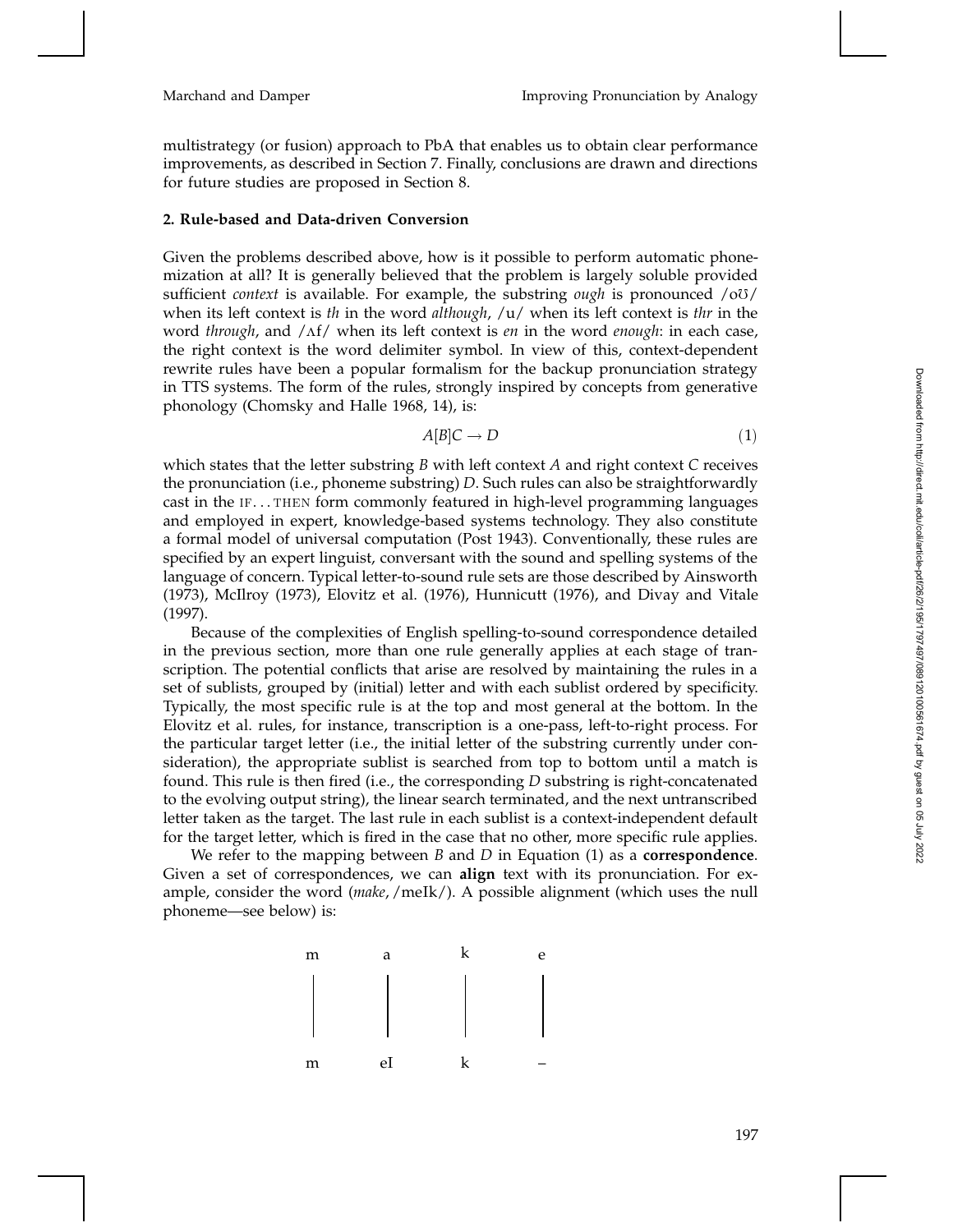Computational Linguistics Volume 26, Number 2

It should be obvious, however, that it is all but impossible to specify a canonical set of correspondences for words of English on which all experts could agree. For instance, why should we use the single-letter correspondences  $a \rightarrow /eI/$ ,  $k \rightarrow /k/$ , and  $e \rightarrow /-\prime$  as above, rather than the composite  $ake \rightarrow /eK/$ , which captures the noncontiguous marking by the final *e*? Of course, alignment and correspondences are at the heart of the rule-based methodology.

So, although the context-dependent rule formalism has been vastly influential from both theoretical linguistic and practical system implementation perspectives—it does have its problems. From a practical point of view, the task of manually writing such a set of rules, deciding the rule order so as to resolve conflicts appropriately, maintaining the rules as mispronunciations are discovered, etc., is very considerable and requires an expert depth of knowledge of the specific language. For these reasons, and especially to ease the problem of creating a TTS system for a new language, more recent attention has focused on the application of automatic techniques based on machine learning from large corpora—see Damper (1995) for a comprehensive review, van den Bosch (1997) for more recent discussion, and Dietterich (1997) for an accessible review of the underpinning machine learning methodologies.

The rule-based approach has also been challenged from a more theoretical point of view. For instance, Jones (1996, 1) describes the goal of his book *Analogical Natural Language Processing* as:

to challenge the currently predominant assumption in the field of natural language processing that the representation of language should be done within the rule-based paradigm alone. For historical reasons, this traditional position is largely the result of the influence of Chomsky and his efforts to define language in terms of formal mathematics.... The contrasting view, taken here, is that language is not something that can be described in a neat and tidy way.

This is also the perspective adopted here.

It is also conceivable that data-driven techniques can actually outperform traditional rules. However, this possibility is not usually given much credence. For instance, Divay and Vitale (1997) recently wrote: "To our knowledge, learning algorithms, although promising, have not (yet) reached the level of rule sets developed by humans" (p. 520). Dutoit (1997) takes this further, stating "such training-based strategies are often assumed to exhibit much more intelligence than they do in practice, as revealed by their poor transcription scores" (p. 115, note 14).

Pronunciation by analogy (PbA) is a data-driven technique for the automatic phonemization of text, originally proposed as a model of reading, e.g., by Glushko (1979) and Kay and Marcel (1981). It was first proposed for TTS applications over a decade ago by Dedina and Nusbaum (1986, 1991). See also the work of Byrd and Chodorow (1985), which considers computer-based pronunciation by analogy but does not mention the possible application to text-to-speech synthesis. As detailed by Damper (1995) and Damper and Eastmond (1997), PbA shares many similarities with the artificial intelligence paradigms variously called case-based, memory-based, or instance-based reasoning as applied to letter-to-phoneme conversion (Stanfill and Waltz 1986; Lehnert 1987; Stanfill 1987, 1988; Golding 1991; Golding and Rosenbloom 1991; van den Bosch and Daelemans 1993).

PbA exploits the phonological knowledge implicitly contained in a dictionary of words and their corresponding pronunciations. The underlying idea is that a pronunciation for an unknown word is derived by matching substrings of the input to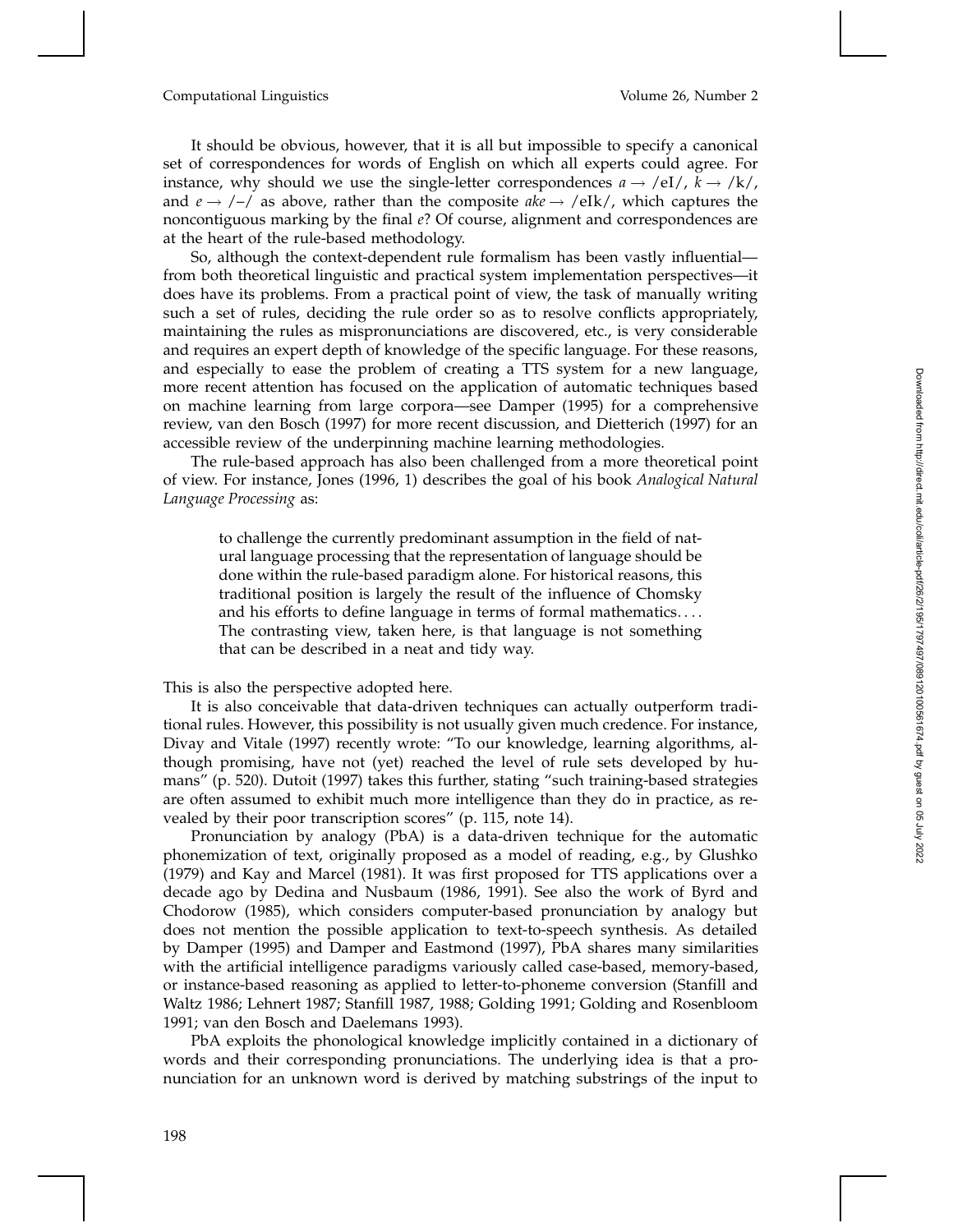substrings of known, lexical words, hypothesizing a partial pronunciation for each matched substring from the phonological knowledge, and assembling the partial pronunciations. Although initially it attracted little attention from workers in speech synthesis, several groups around the world are now trying to develop the approach as a backup to dictionary matching.

In spite of opinions to the contrary expressed in the literature (see above), there is accumulating evidence that PbA easily outperforms linguistic rewrite rules (Damper and Eastmond 1996, 1997; Yvon 1996; Bagshaw 1998). More recently, Damper et al. (1999) conducted a careful performance evaluation of four techniques for letter-tosound conversion: rules, backpropagation neural networks (Sejnowski and Rosenberg 1987; McCulloch, Bedworth, and Bridle 1987), PbA and the IB1-IG method based on information gain weighting (Daelemans, van den Bosch, and Weijters 1997; van den Bosch 1997). Results showed PbA to be the best of the techniques evaluated by a significant margin. Although one obviously cannot say from a limited evaluation with just three competitors that PbA is the best method available, it is clearly worthy of serious consideration and further development. This paper marks a stage of that development.

As a psychological (or theoretical) model, PbA is "seriously underspecified" so that the implementor wishing to use analogy within the pronunciation component of a TTS system "faces detailed choices which can only be resolved by trial and error" (Damper and Eastmond 1997, 1). The impact of implementational choices on performance has been studied by Sullivan and Damper (1993), Damper and Eastmond (1996, 1997), and Yvon (1996, 1997). One important dimension on which implementations vary is the strategy used to score the candidate pronunciations that PbA produces. By and large, these investigators have sought the *single* best pronunciation strategy. However, the range of choices is wide, so that some rather different implementations with different performance can be produced, yet these are all (in some sense) pronunciation by analogy. This raises the possibility, which forms the main focus of this paper, that different *multiple* PbA strategies—whose outputs are combined to give the final pronunciation—might be used to good effect. If the different strategies make different errors, then it is conceivable that such a multistrategy approach can produce a lower error rate than even the best single strategy. Indeed, it may be that a strategy with a poor performance by itself can make a positive overall contribution to high-accuracy pronunciation derivation when used in concert with other strategies. It can be viewed as a "specialist" within a committee of experts (e.g., Jacobs et al. 1991; Dietterich 1997): most often its opinion is invalid, but occasionally—for inputs within its sphere of expertise—it produces the correct answer when the other "generalist" strategies do not. There is currently much interest in the topic of **information fusion** in a wide variety of application settings. This work can be seen as a specific instance of information fusion.

#### **3. Dedina and Nusbaum's System**

The results reported here were obtained using an extended and improved version of Pronounce, the Dedina and Nusbaum (D&N) system, which we now describe.

#### **3.1 Principles**

The basic Pronounce system consists of four components: the lexical database; the matcher, which compares the target input to all the words in the database; the pronunciation lattice (a data structure representing possible pronunciations); and the decision function, which selects the "best" pronunciation among the set of possible ones. Reflecting PbA's origins as an empirical, psychological model, this selection is heuristic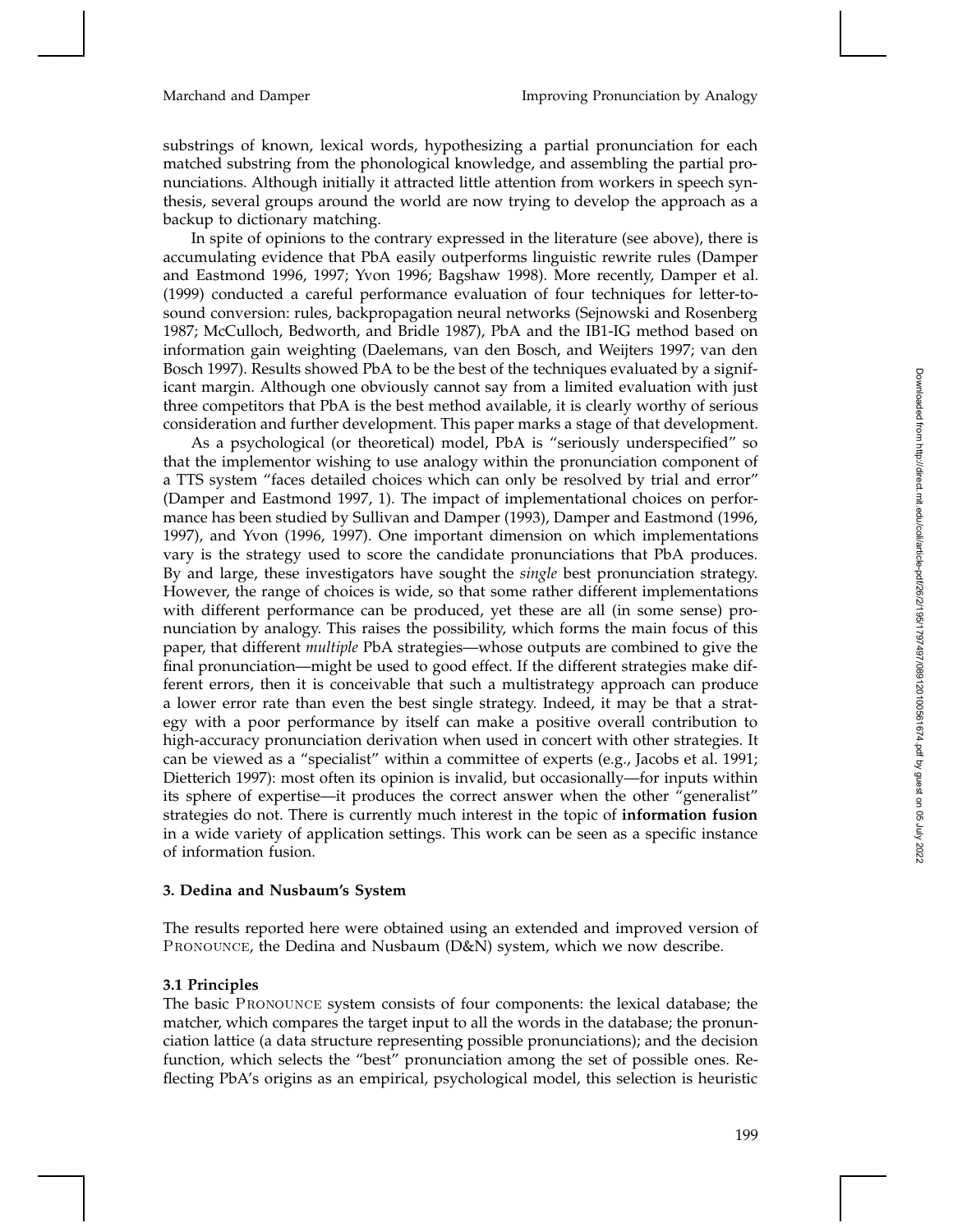

**Figure 1**

Simplified pronunciation lattice for the word *anecdote*. For clarity, only a subset of the arcs is shown. Full pattern matching is used as described in Section 3.2. Phoneme symbols are those employed by Sejnowski and Rosenberg.

rather than being based (like certain other approaches to automatic pronunciation) on any statistical model.

**3.1.1 Pattern Matching.** The input word is first compared to words listed in the lexicon (*Webster's Pocket Dictionary*) and substrings common to both are identified. For a given dictionary entry, the process starts with the input string and the dictionary entry leftaligned. Substrings sharing contiguous, common letters in matching positions in the two strings are then found. Information about these matching letter substrings—and their corresponding phoneme substrings in the dictionary entry under consideration is entered into the input string's pronunciation lattice as detailed below. (Note that this requires the letters and phonemes of each word in the lexicon to have been previously aligned in one-to-one fashion.) The shorter of the two strings is then shifted right by one letter and the matching process repeated. This continues until the two strings are right-aligned, i.e., the number of right shifts is equal to the difference in length between the two strings. This process can be alternatively seen as a matching between substrings of the incoming word "segmented in all possible ways" (Kay and Marcel 1981, 401) and the entries in the lexicon.

**3.1.2 Pronunciation Lattice.** Matched substrings, together with their corresponding phonemic mappings as found in the lexicon, are used to build the pronunciation lattice for the input string. A node of the lattice represents a matched letter, *Li*, at some position, *i*, in the input. The node is labeled with its position index *i* and with the phoneme that corresponds to *Li* in the matched substring, *Pim* say, for the *m*th matched substring. An arc is placed from node  $i$  to node  $j$  if there is a matched substring starting with *Li* and ending with *Lj*. The arc is labeled with the phonemes intermediate between *Pim* and *Pjm* in the phoneme part of the matched substring. Additionally, arcs are labeled with a "frequency" count (see below), which is incremented by one each time that substring (with that pronunciation) is matched during the pass through the lexicon.

Figure 1 shows an example pronunciation lattice for the word *anecdote*. For clarity, the lattice has been simplified to show only a subset of the arcs. This word suffers from the so-called **silence problem** whereby PbA fails to produce any pronunciation, because there is no complete path through the lattice (see next page). In the case illustrated, there is no  $cd \rightarrow /kd/$  mapping in the dictionary other than in the word *anecdote* itself. Hence, in view of the leave-one-out testing strategy (see next page), there will never be an arc between nodes  $(\frac{k}{4}, 4)$  and  $(\frac{d}{5})$ .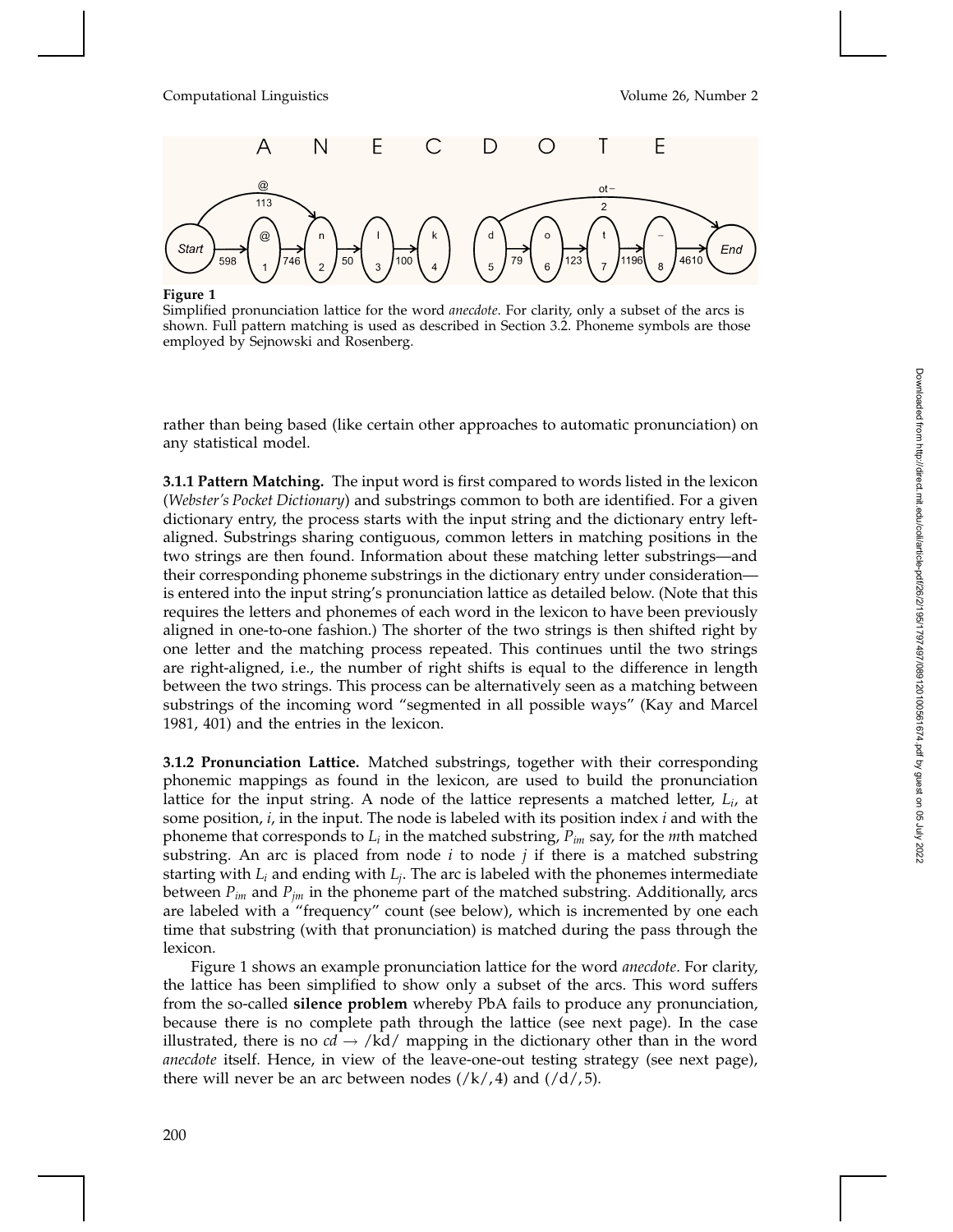**3.1.3 Decision Function.** A possible pronunciation for the input string then corresponds to a complete path through its lattice, with the output string assembled by concatenating the phoneme labels on the nodes/arcs in the order that they are traversed. (Different paths can, of course, correspond to the same pronunciation.) Scoring of candidate pronunciation uses two heuristics in Pronounce. If there is a unique shortest path, then the pronunciation corresponding to this path is taken as the output. If there are tied shortest paths, then the pronunciation corresponding to the best-scoring of these is taken as the output. In D&N's original work, the score used is the sum of arc "frequencies" (Dedina and Nusbaum's term, and nothing to do with frequency of usage in written or spoken communication) obtained by counting the number of times the corresponding substring matches between the input and the entire lexicon. The scoring heuristics are one obvious dimension on which different versions of PbA can vary. In the following, when we refer to a multistrategy approach to PbA, it is principally the use of multiple scoring strategies which is at issue.

#### **3.2 Appraisal**

Pronounce was evaluated on just 70 monosyllabic pseudowords—a subset of those previously used in reading studies by Glushko (1979). Such a test is largely irrelevant to TTS applications: the test set is not representative of general English, either in the small number of words used or their length. Also, D&N's claimed results on this pseudoword test set have proved impossible to replicate (Damper and Eastmond 1996, 1997; Yvon 1996; Bagshaw 1998). In addition, no consideration is given to the case where no complete path through the lattice exists (the silence problem mentioned earlier).

D&N's pattern matching (when building the pronunciation lattice) is a "partial" one. That is, as explained in section 3.1.1, the process starts with the leftmost letter of the input string and of the current dictionary entry aligned and continues until the two are right-aligned. They give (on page 59) the example of the input word *blope* matching to the lexical entry *sloping*. At the first iteration, the initial *b* of *blope* aligns with the initial *s* of *sloping*, and the common substring *lop* is extracted. The process terminates at the third iteration, when the final *e* of *blope* aligns with the final *g* of *sloping*: there are no common substrings in this case. There seems to be no essential reason for starting and discontinuing matching at these points. That is, we could shift and match over the range of all possible overlaps—starting with the final *e* of *blope* aligned with the initial *s* of *sloping*, and terminating with the initial *b* of the former aligned with the final *g* of the latter. We call this "full" as opposed to "partial" matching. (Note that the simplified pronunciation lattice depicted in Figure 1 was obtained using full pattern matching.)

One conceivable objection to partial pattern matching is that some morphemes can act both as prefix and suffix (e.g., *someBODY* and *BODYguard*). From this point of view, full matching seems worth consideration. A linguistic justification for the full method is that affixation is often implicated in the creation of new words.

# **4. Previous Work and Extensions**

In this section, we briefly review our previous work on a single-strategy approach to PbA (Damper and Eastmond 1996, 1997). The basic purpose of the earlier work was to reimplement D&N's system but to improve the scoring heuristic used to find the best path through the pronunciation lattice. To have a more realistic and relevant evaluation on a large corpus of real words, as opposed to a small set of pseudowords, we adopted the methodology of removing each word in turn from the lexicon and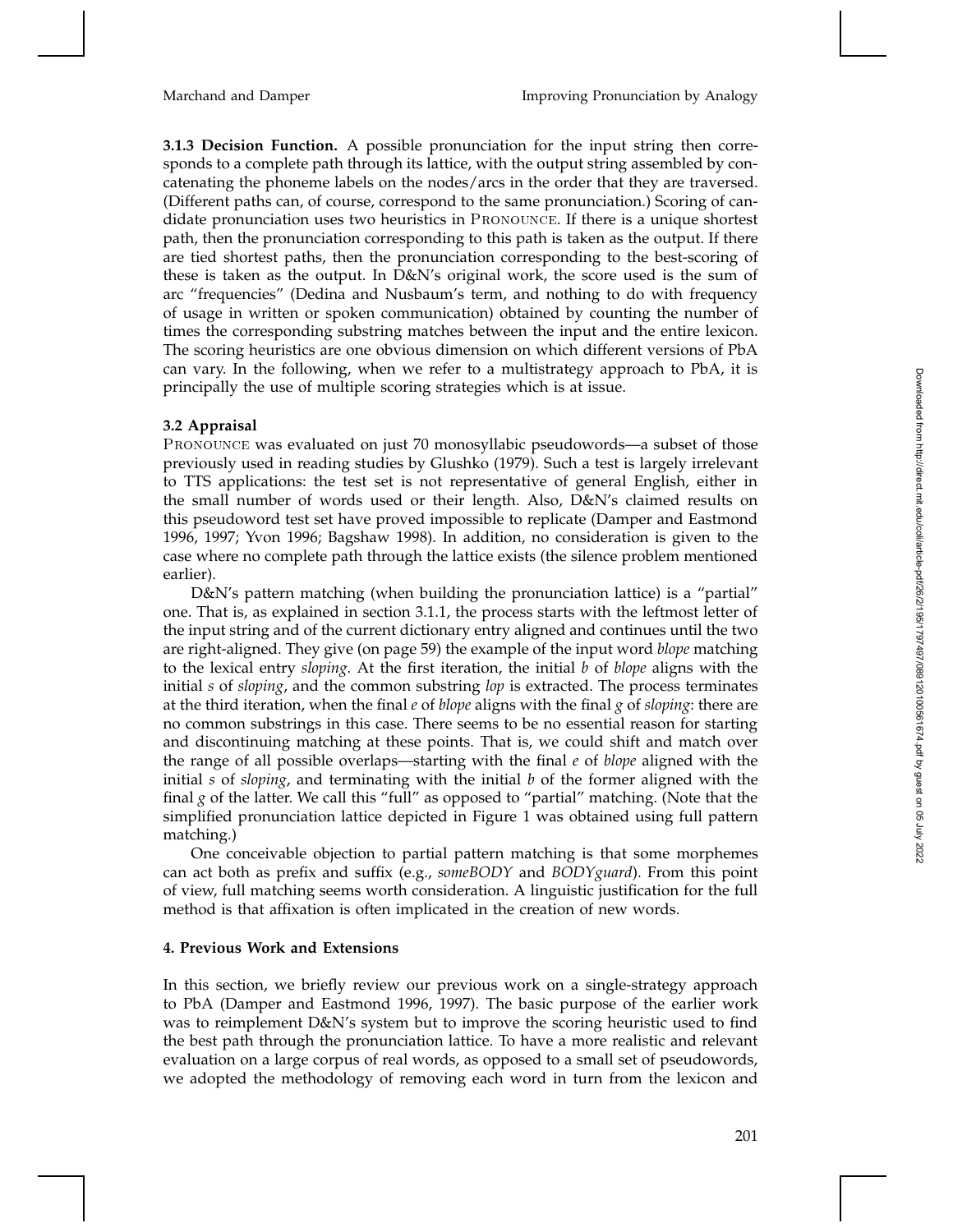Computational Linguistics Volume 26, Number 2

deriving a pronunciation by analogy with the remaining words. In the terminology of machine learning, this is called **leave-one-out** or *n***-fold cross validation** (Daelemans, van den Bosch, and Weijters 1997; van den Bosch 1997) where *n* is here the size of the dictionary. PbA has been used in this work to solve three string-mapping problems of importance in speech technology: letter-to-phoneme translation, phoneme-to-letter translation, and letter-to-stress conversion.

# **4.1 Lexical Database**

The lexical database on which the analogy process is based is the 20,009 words of *Webster's Pocket Dictionary* (1974 edition), manually aligned by Sejnowski and Rosenberg (S&R) (1987) for training their NETtalk neural network. The database is publicly available via the World Wide Web from URL: ftp://svr-ftp.eng.cam.ac.uk/pub/comp.speech /dictionaries/. It has data arranged in columns:

> aardvark a-rdvark 1 <<<> 2 < < aback xb@k- $0 > 1 <<$ abacus @bxkxs  $1 < 0 > 0 < 1$ the contract of the contract of the contract of the contract of the contract of the contract of the contract of the contract of the contract of the contract of the contract of the contract of the contract of the contract o abaft  $x$ b@ft  $0 > 1 <$ etc.

Here the second column is the pronunciation, expressed in the phoneme symbols listed in S&R's Appendix A, pp. 161–162. (In this paper, we retain the use of S&R's phonetic symbols rather than transliterating to the symbols recommended by the International Phonetic Association. We do so to maintain consistency with S&R's publicly available lexicon.) The phoneme inventory is of size 52, and has the advantage (for computer implementation) that all symbols are single characters from the ASCII set. The "–" symbol is the null phoneme, introduced to give a strict one-to-one alignment between letters and phonemes to satisfy the training requirements of NETtalk. The third column encodes the syllable boundaries for the words and their corresponding stress patterns. According to S&R (Appendix A):

| $\lt$ | denotes           | syllable boundary (right) |
|-------|-------------------|---------------------------|
| ゝ     | ,,                | syllable boundary (left)  |
| 1     | $^{\prime\prime}$ | primary stress            |
| 2     | $^{\prime\prime}$ | secondary stress          |
| 0     | $^{\prime\prime}$ | tertiary stress           |

Stress is associated with vowel letters and arrows with consonants. The arrows point towards the stress nuclei and change direction at syllable boundaries. To this extent, "syllable boundary (right/left)" as above is a misnomer on the part of S&R: indeed, this information is not adequate by itself to place syllable boundaries, which we will denote "j". We can, however, infer four rules (or regular expressions) to identify syllable boundaries:

> R1:  $\left[ \langle > \right] \Rightarrow \left[ \langle \ | \ > \right]$ <sup>&</sup>gt;  $\blacksquare$  $R2$ :  $\langle$  digit  $\Rightarrow$   $\langle$  digit  $\rangle$ R3:  $[digit >] \Rightarrow [digit | >]$ <sup>&</sup>gt;  $\blacksquare$ R4: [digit digit]  $\Rightarrow$  [digit|digit]

These have subsequently been confirmed as correct by Sejnowski and Rosenberg (personal communications).

Table 1 gives some examples of syllable boundaries and decoded "digit stress" patterns obtained using these rules (last row). By digit stress, we mean that the same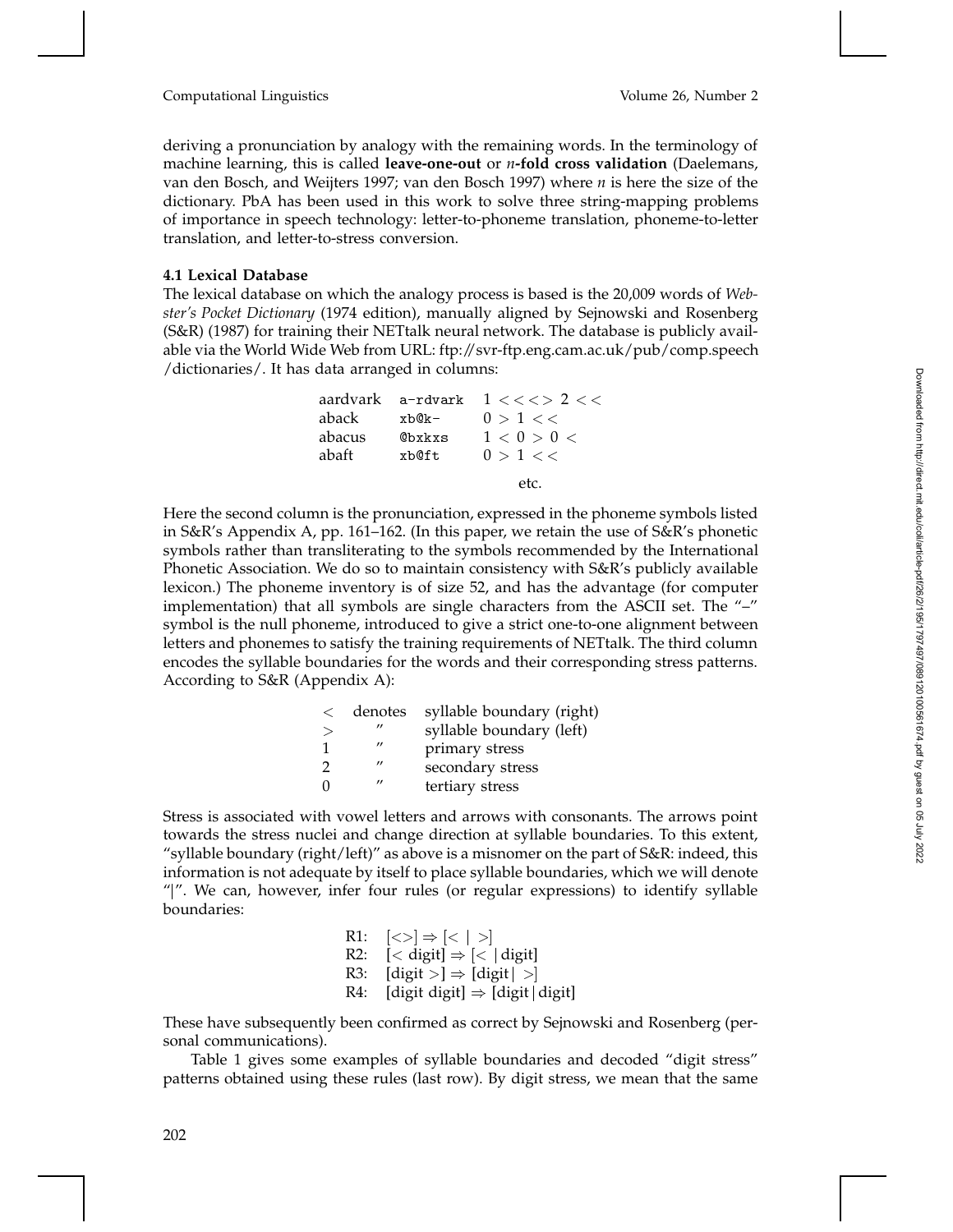| Table 1                                          |  |
|--------------------------------------------------|--|
| Examples of stress and syllabification patterns. |  |

| Word            | abbreviate                     | abecedarian                                                                      | actuarial             |
|-----------------|--------------------------------|----------------------------------------------------------------------------------|-----------------------|
|                 |                                | Stress pattern $0 \lt\gt> 1 > 02 < \lt$ $2 > 0 > 0 > 1 < 00 < 2 < 01 < 00 < \lt$ |                       |
| Syllabification | ab   bre   vi   ate            | a   be   ce   dar   i   an                                                       | ac   tu   ar   i   al |
| Digit stress    | $00 \mid 111 \mid 00 \mid 222$ | 2 00 00 111 0 00                                                                 | 22 00 11 0 00         |

stress-level code (one of 1, 2, or 0) is given to all letters—vowels and consonants within a syllable. There are no ">" or "<" codes in the digit stress pattern.

For letter-to-phoneme conversion, homonyms (413 entries) and the two one-letter words *i* and *o* were removed from the original NETtalk corpus to leave 19,594 entries. (The one-letter word *a* is absent from Webster's dictionary.) We do not, of course, contest the importance of homonyms in general. Here, however, we focus on the (sub)problem of pronouncing isolated word forms. The assumption is that there will be another, extended process in the future that handles sentence-level pronunciation. Excluding homonyms keeps the problem tractable and means that we can have meaningful scores. We did not want the same spelling to have different "correct" pronunciations, otherwise we have to decide which to consider correct or accept any of them. How do we make this decision? (Indeed, this was one of the problems in scoring Glushko's pseudowords as pronounced by D&N's system.) To apply the analogy method to phoneme-to-letter conversion, we have again used the NETtalk corpus. In this case, on the same logic as above, homophones (463 entries) and one-phoneme pronunciations ( $/A$  and  $\overline{}/o$  in S&R's notation) were removed from this corpus. This left 19,544 pronunciations. Finally, we have used analogy to map letters to digit-stress patterns.

# **4.2 Best Preliminary Results**

Preliminary results were obtained using a single scoring strategy in order to provide a baseline for comparison with the multistrategy approach to be described shortly. The best results (Table 2) for the three conversions—letter-to-phoneme, phoneme-to-letter, and letter-to-stress—were obtained by full pattern matching and using a weighted total product (TP) scoring. The latter is similar to Damper and Eastmond's TP score (Damper and Eastmond 1997), i.e., the sum of the product of the arc frequencies for all shortest paths giving the same pronunciation. In this case, however, each contribution to the total product is weighted by the number of letters associated with each arc.

**Table 2**

Best single-strategy results (% correct) for the three conversion problems studied: letter-to-phoneme, phoneme-to-letter, and letter-to-stress. These were obtained by full pattern matching and using a weighted total product (TP) scoring.

| Letter-to-phoneme |                                                  | Phoneme-to-letter | Letter-to-stress |      |      |
|-------------------|--------------------------------------------------|-------------------|------------------|------|------|
| Words             | Pronunciations Phonemes Words Letters<br>Letters |                   |                  |      |      |
| 61.7              | 91.6                                             | 74.4              | 94.6             | 54.6 | 75 O |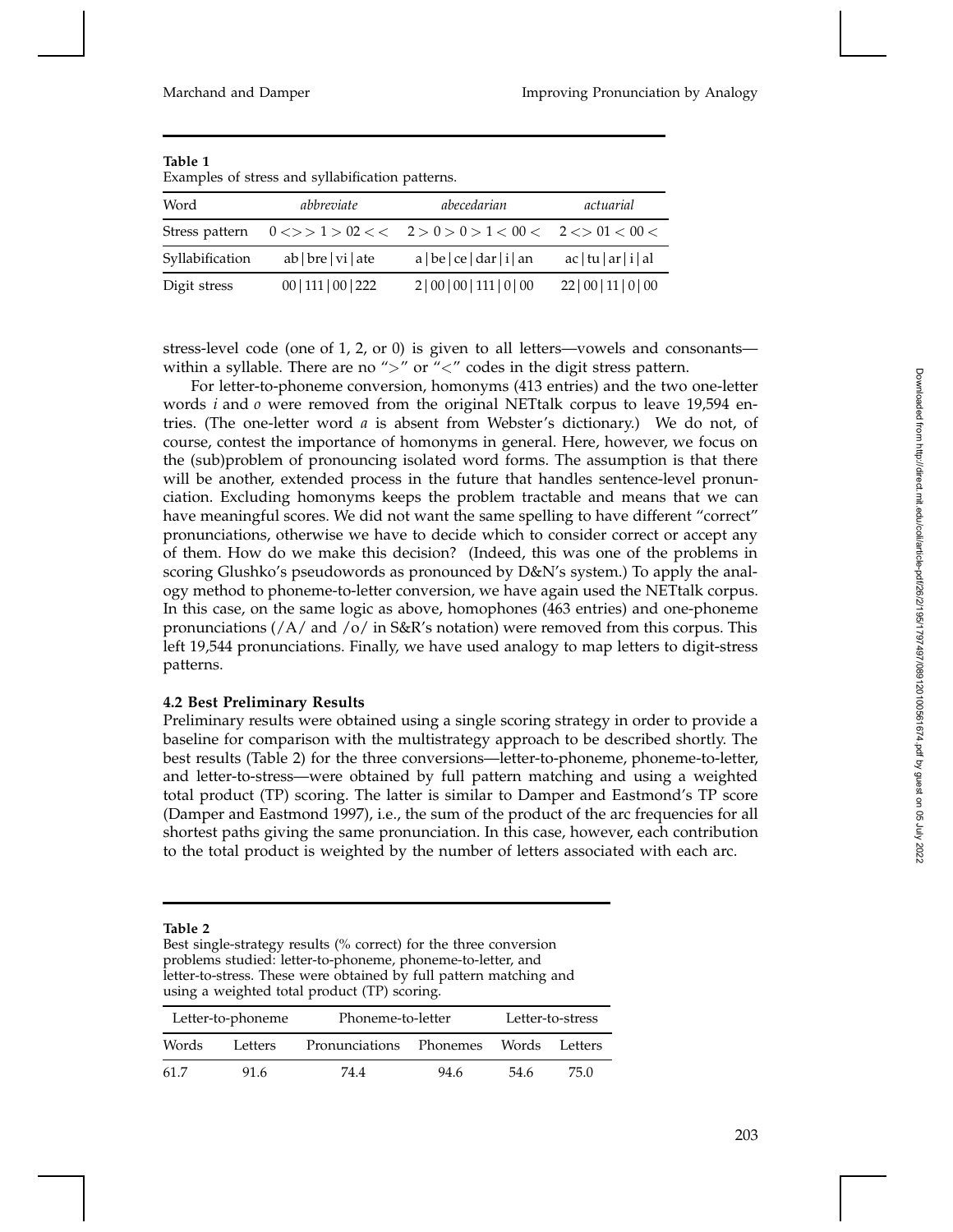The percentage of words in which both pronunciation and stress are correct was 41.8%. By use of a very simple strategy for silence avoidance, the results for letterto-phoneme conversion were marginally increased from 61.7% to 61.9% words correct and from 91.6% to 91.8% phonemes correct. The strategy adopted was simply to add a (null-labeled) arc in the case that there was no complete path through the pronunciation lattice, and a single break occurred between adjacent nodes. This corresponds to concatenation of two otherwise complete word fragments. These best results should be compared with 60.7% words correct and 91.2% phonemes correct, as previously obtained by Damper and Eastmond (1997, Table 2).

#### **5. Information Fusion in Computational Linguistics**

In the introduction, we stated that our multistrategy approach is a special case of information (or data) fusion. What precisely is this? According to Hall and Llinas (1997, 7–8):

The most fundamental characterization of ::: fusion involves a hierarchical transformation between observed ::: parameters (provided by multiple sources as input) and a decision or inference.

In principle, "fusion provides significant advantages over single source data" including "the statistical advantage gained by combining same-source data (e.g., obtaining an improved estimate ... via redundant observations)" (p. 6). However, dangers include "the attempt to combine accurate (i.e., good) data with inaccurate or biased data, especially if the uncertainties or variances of the data are unknown" (p. 8). Methods of information fusion include "voting methods, Bayesian inference, Dempster-Shafer's method, generalized evidence processing theory, and various *ad hoc* techniques" (Hall 1992, 135).

Clearly, the above characterization is very wide ranging. Consequently, fusion has been applied to a wide variety of pattern recognition and decision theoretic problems using a plethora of theories, techniques, and tools—including some applications in computational linguistics (e.g., Brill and Wu 1998; van Halteren, Zavrel, and Daelemans 1998) and speech technology (e.g., Bowles and Damper 1989; Romary and Pierrel 1989). According to Abbott (1999, 290), "While the reasons [that] combining models works so well are not rigorously understood, there is ample evidence that improvements over single models are typical.... A strong case can be made for combining models across algorithm families as a means of providing *uncorrelated* output estimates." Our purpose in this paper is to study and exploit such fusion by model (or strategy) combination as a way of achieving performance gains in PbA.

#### **6. Multiple Strategies for PbA**

We have experimented with five different scoring strategies, used singly and in combination, in an attempt to improve the performance of PbA. The chosen strategies are by no means exhaustive, nor do we make any claim that they represent the "best" choices. Mostly, they were intuitively appealing measures that had different motivations, chosen in the hope that this would produce uncorrelated outputs (see quote from Abbott above). Also, in view of the remarks of Hall and Llinas about the potential dangers of fusion/combination, we chose deliberately to include some very simple strategies indeed, to see if they harmed performance.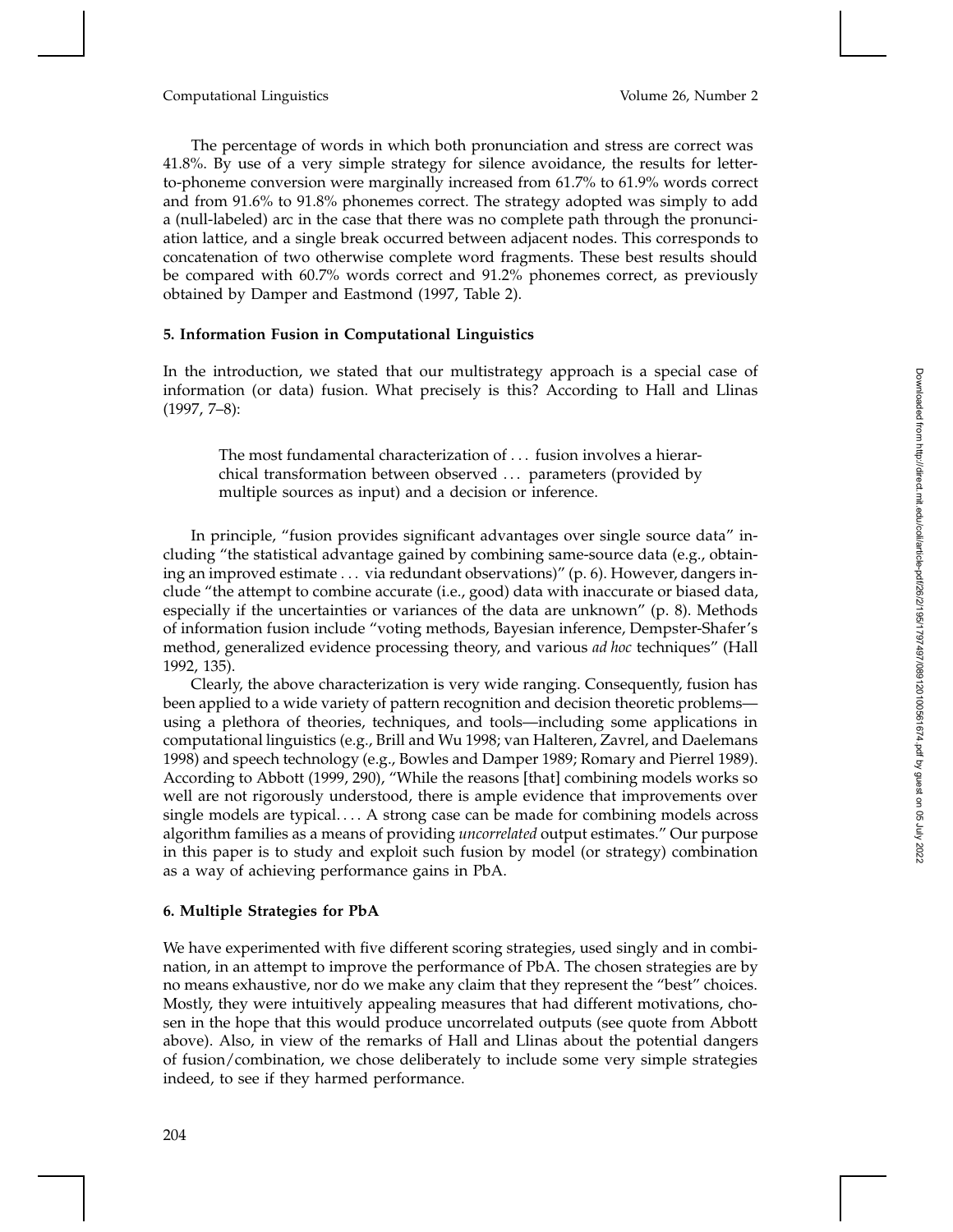

#### **Figure 2**

Example pronunciation lattice for the word *longevity*. For simplicity, only arcs contributing to the shortest (length-3) paths are shown and null arc labels are omitted. Phoneme symbols are those employed by Sejnowski and Rosenberg.

In the following, full pattern matching has been used exclusively.

# **6.1 Pronunciation Candidates**

Formally, the pronunciation lattice for a word can be seen as a set of *N* candidate pronunciations (corresponding to tied, shortest paths) with some features:

 $\mathcal{L}(W_i) = \{C_1, \ldots, C_j, \ldots, C_N\}$  is the lattice for the word  $W_i$  with  $C_{j \in [1,N]}$ denoting the candidates.

 $C_i$  is a 3-tuple  $(F_i, D_i, P_j)$  where:

 $F_i = \{f_1, \ldots, f_n\}$  represents the set of arc frequencies along the *j*th candidate path (length *n*).

 $D_j = \{d_1, \ldots, d_k, \ldots, d_n\}$  represents the "path structure," i.e., the difference of the position index (within the word) of the nodes at either end of the *k*th arc.

 $P_j = \{p_1, \ldots, p_m, \ldots, p_l\}$  is the set of pronunciation candidates with *pm*'s from the set of phonemes (52 in our case) and *l* is the length of the pronunciation. (Within the NETtalk corpus, primarily because of the use of the null phoneme, words and their pronunciations all have the same length).

For example, for the pronunciation lattice given in Figure 2 for the word *longevity*, we have the six candidate pronunciations shown in Table 3, along with their arc frequencies and path structures. Of course, candidate pronunciations are not necessarily distinct: different shortest paths can obviously correspond to the same phoneme string. In this example, the correct pronunciation is that corresponding to Candidates 4 and 6.

## **6.2 Combining Scores**

According to Hall and Llinas (1997, 8), "observational data may be combined or fused at a variety of levels." Since each of our strategies operates on the same basic data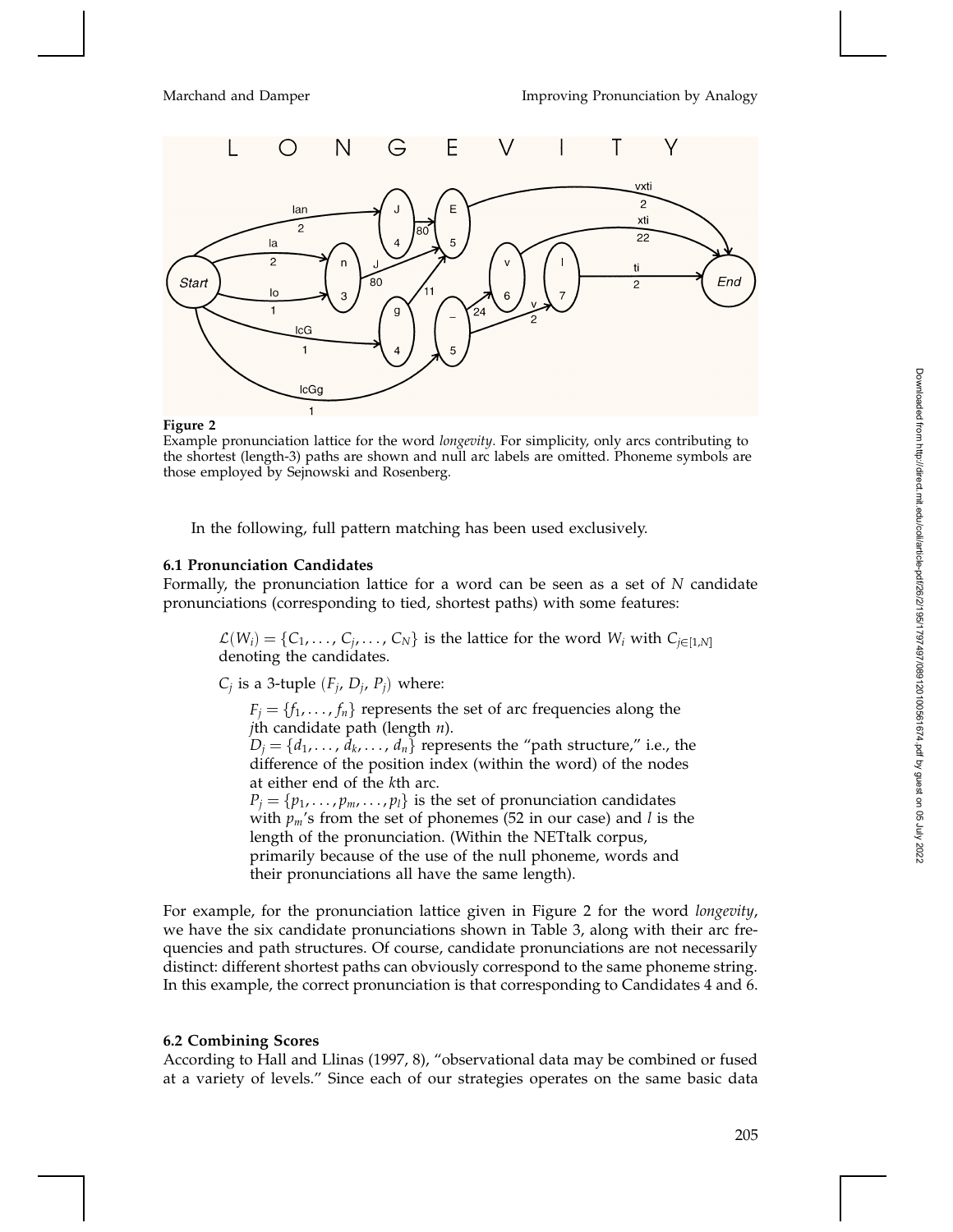| Candidate | Pronunciation  | Arc Frequencies | Path Structure |
|-----------|----------------|-----------------|----------------|
|           | /lcGgEvxti/    | $\{1, 11, 2\}$  | $\{4,1,5\}$    |
| 2         | $/lcGg$ -vxti/ | $\{1, 24, 22\}$ | $\{5, 1, 4\}$  |
| 3         | /lcGg-vIti/    | ${1,2,2}$       | $\{5, 2, 3\}$  |
| 4         | /lanJEvxti/    | ${2, 9, 2}$     | $\{3, 2, 5\}$  |
| 5         | /lonJEvxti/    | ${1, 9, 2}$     | $\{3, 2, 5\}$  |
|           | /lanJEvxti/    | $\{2, 80, 2\}$  | 4, 1, 5        |

| Candidate pronunciations for the word longevity. The correct |  |
|--------------------------------------------------------------|--|
| pronunciation is that corresponding to Candidates 4 and 6.   |  |

structure—the pronunciation lattice—the most obvious kind of fusion, and that employed here, is combination at the level of the final decision. In principle, fusion at this level is able to cope with the so-called common currency problem, whereby different sources of information produce incommensurate data of different types to which different physical units of measurement apply. Suppose, for instance, that combination is by a weighted summation in which the weights are learned from the data: in this case, the weights act to emphasize some measures while de-emphasizing others. Here, we use the **rank** of a pronunciation among the competing candidates as the basis of a weighting, or common currency.

From a computational point of view, the main idea is to attribute points to each candidate for each scoring strategy. The number of points given to a candidate for scoring strategy *si* is inversely related to its rank order on the basis of *si*. Thus, the total number of points (*T*) awarded for each strategy is:

$$
T(N) = \sum_{r=1}^{N} r = \frac{N(N+1)}{2}
$$
 (2)

where *N* is the number of candidate pronunciations ( $N = 6$  in our *longevity* example, so that  $T(6) = 21$ ).

Let cand( $R_{s_i}$ ) express the number of candidates that have the rank  $R$  for the scoring strategy  $s_i$  so that cand( $R_{s_i}$ ) > 1 if there are ties, otherwise cand( $R_{s_i}$ ) = 1. Then  $P(C_i, R_{s_i})$ , the number of points awarded to the candidate  $C_i$  thanks to its rank on the basis of strategy *si*, is:

$$
P(C_j, R_{s_i}) = \frac{\sum_{i=R_{s_i}}^{R_{s_i} + \text{cand}(R_{s_i}) - 1} (N - i + 1)}{\text{cand}(R_{s_i})}
$$
(3)

Recently, Kittler et al. (1998) have considered the relative merits of several combination rules for decision-level fusion from a theoretical and experimental perspective. The rules compared were sum, product, max, min, and majority. Of these, the sum and product rules generally performed best. In view of this, these are the rules used here.

For the sum rule, the final score for a candidate pronunciation,  $FS(C_i)$ , is simply taken as the sum of the different numbers of points won for each of the *S* strategies.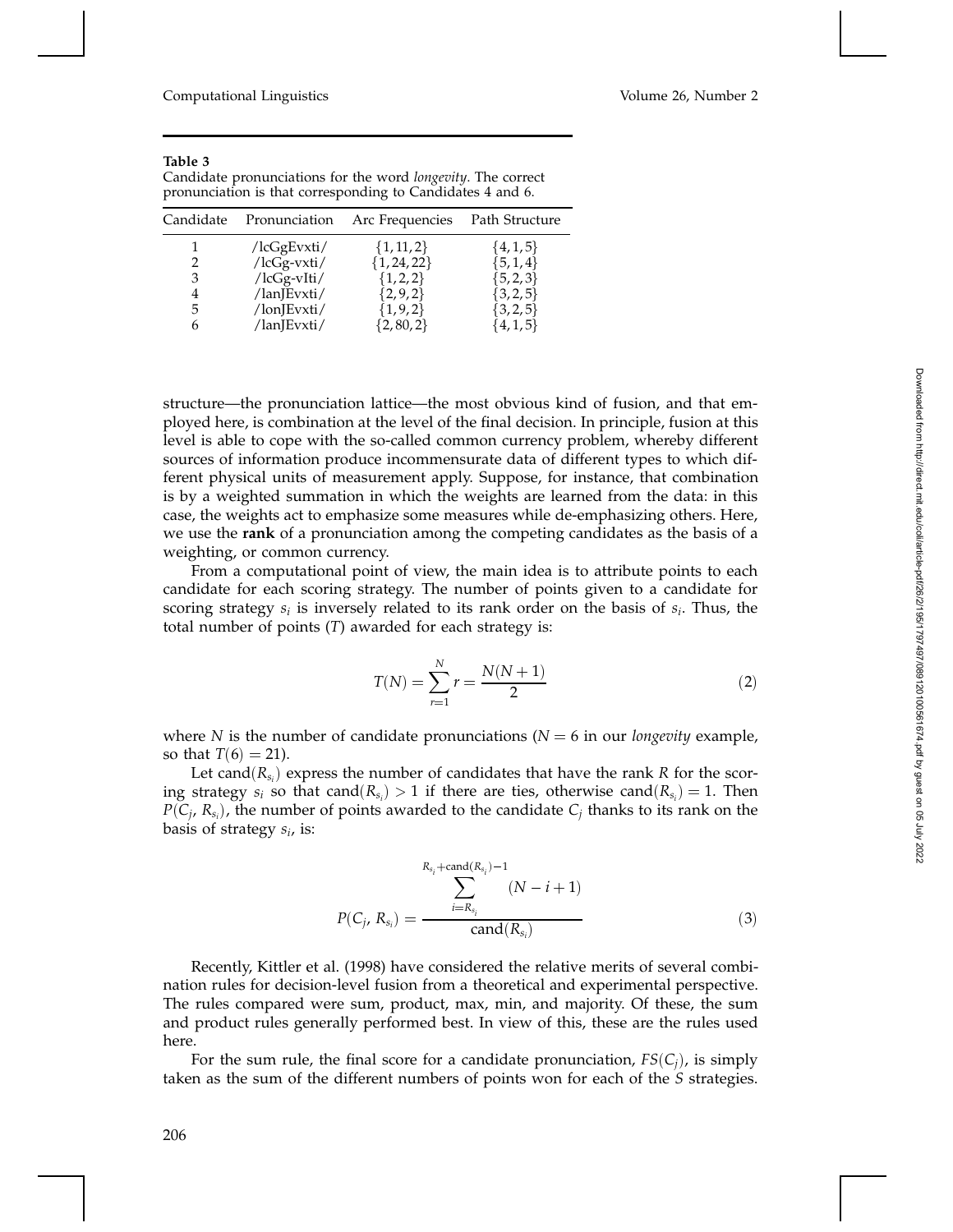Since not all strategies are necessarily included:

$$
FS(C_j) = \sum_{i=1}^{S} \delta_{s_i} P(C_j, R_{s_i})
$$
\n(4)

and for the product rule:

$$
FS(C_j) = \prod_{i=1}^{S} \delta_{s_i} P(C_j, R_{s_i}) + (1 - \delta_{s_i})
$$
\n(5)

where  $\delta_{s_i}$  is the Kronecker delta, which is 1 if strategy  $s_i$  is included in the combined score and 0 otherwise. Finally, the pronunciation corresponding to the candidate that obtains the best final score is chosen.

# **6.3 Scoring Strategies**

Five different strategies have been used in deriving an overall pronunciation. In the following, we list each strategy, define it, and give the result (in a table below the formal definition) of applying the strategy to the six candidate pronunciations of the example word *longevity* (Table 3). For each strategy, points are awarded as determined by Equation (3) and total 21 in accordance with Equation (2).

# **Strategy 1**

This is the product of the arc frequencies (*PF*) along the shortest path.

$$
PF(C_j) = \prod_{i=1}^n f_i
$$

The candidate scoring the maximum *PF*( ) value is given rank 1.

| Candidate |     |  |  |
|-----------|-----|--|--|
| Score, PF | 528 |  |  |
| Rank      |     |  |  |
| Points    |     |  |  |

# **Strategy 2**

The standard deviation of the values associated with the path structure (*SDPS*).

$$
SDPS(C_j) = \frac{\sqrt{\sum_{i=1}^{n} (d_i - \overline{d})^2}}{n}
$$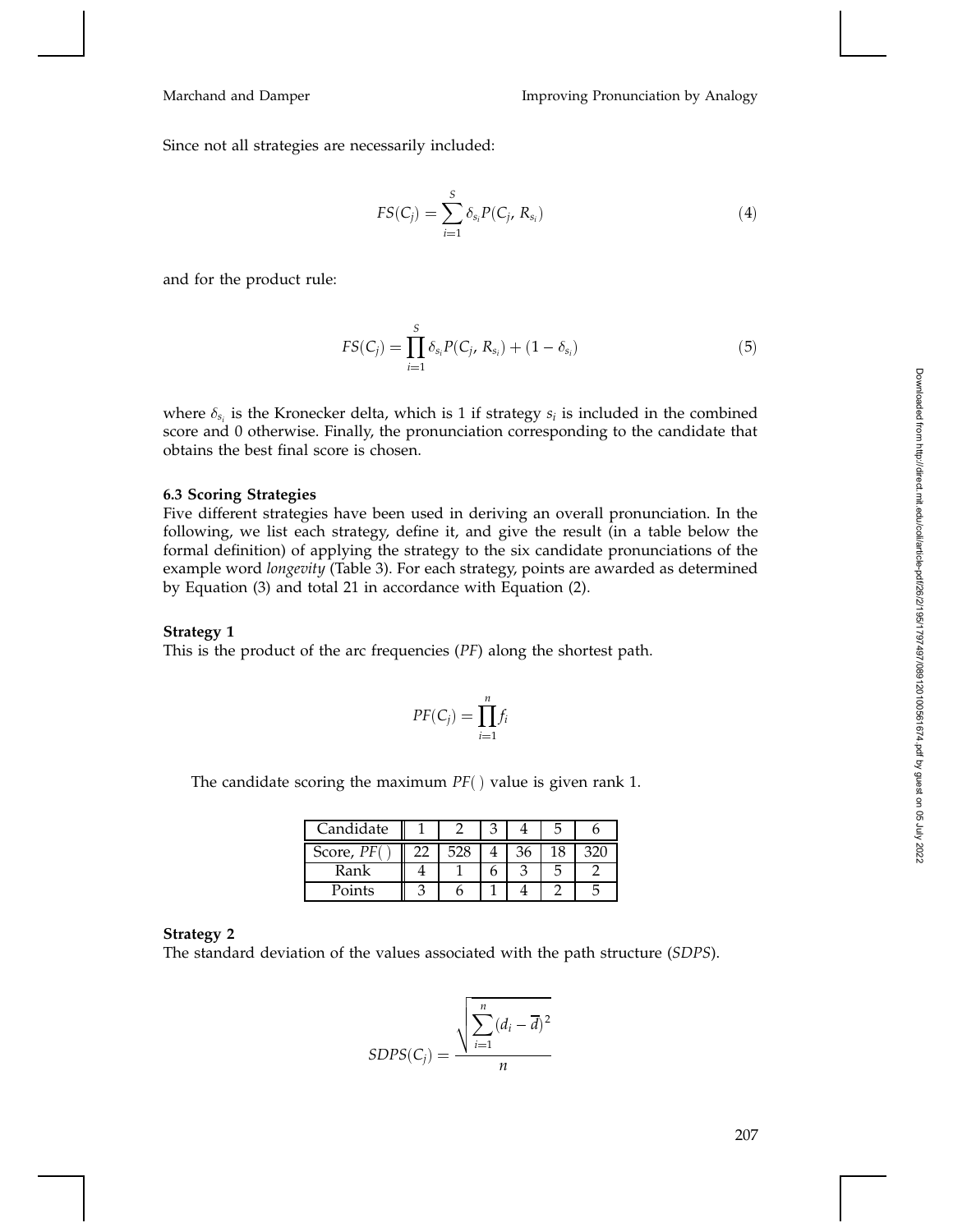Computational Linguistics Volume 26, Number 2

where

$$
\overline{d} = \frac{\sum_{i=1}^{n} d_i}{n}
$$

The candidate scoring the minimum *SDPS*( ) value is given rank 1.

| Candidate   |  |  |  |
|-------------|--|--|--|
| Score, SDPS |  |  |  |
| Rank        |  |  |  |
| Points      |  |  |  |

# **Strategy 3**

The frequency of the same pronunciation (*FSP*), i.e., the number of occurrences of the same pronunciation within the (tied) shortest paths.

$$
FSP(C_j) = \text{cand}\{P_j | P_j = P_k\}
$$

with

 $j \neq k$  and  $k \in [1, N]$ .

The candidate scoring the maximum *FSP*( ) value is given rank 1.

| Candidate  |  |     |  |
|------------|--|-----|--|
| Score, FSP |  |     |  |
| Rank       |  |     |  |
| Points     |  | 5.5 |  |

# **Strategy 4**

The number of different symbols (*NDS*) between a pronunciation candidate *Cj* and the other candidates.

$$
NDS(C_j) = \sum_{i=1}^{n} \sum_{k=1}^{N} \delta(P_{j,i}, P_{k,i})
$$

where  $\delta()$  is the Kronecker delta, which is 1 if pronunciations  $P_j$  and  $P_k$  differ in position *i* and is 0 otherwise. Table 4 illustrates the computation of *NDS*( ) for Candidate 1 (/lcGgEvxti/).

The candidate scoring the minimum *NDS*( ) value is given rank 1.

| Candidate  |  |  |    |
|------------|--|--|----|
| Score, NDS |  |  | 13 |
| Rank       |  |  |    |
| Points     |  |  |    |

# **Strategy 5**

Weak link (*WL*), i.e., the minimum of the arc frequencies.

$$
WL(C_j) = \min_i \{f_i\} \quad i \in [1, n]
$$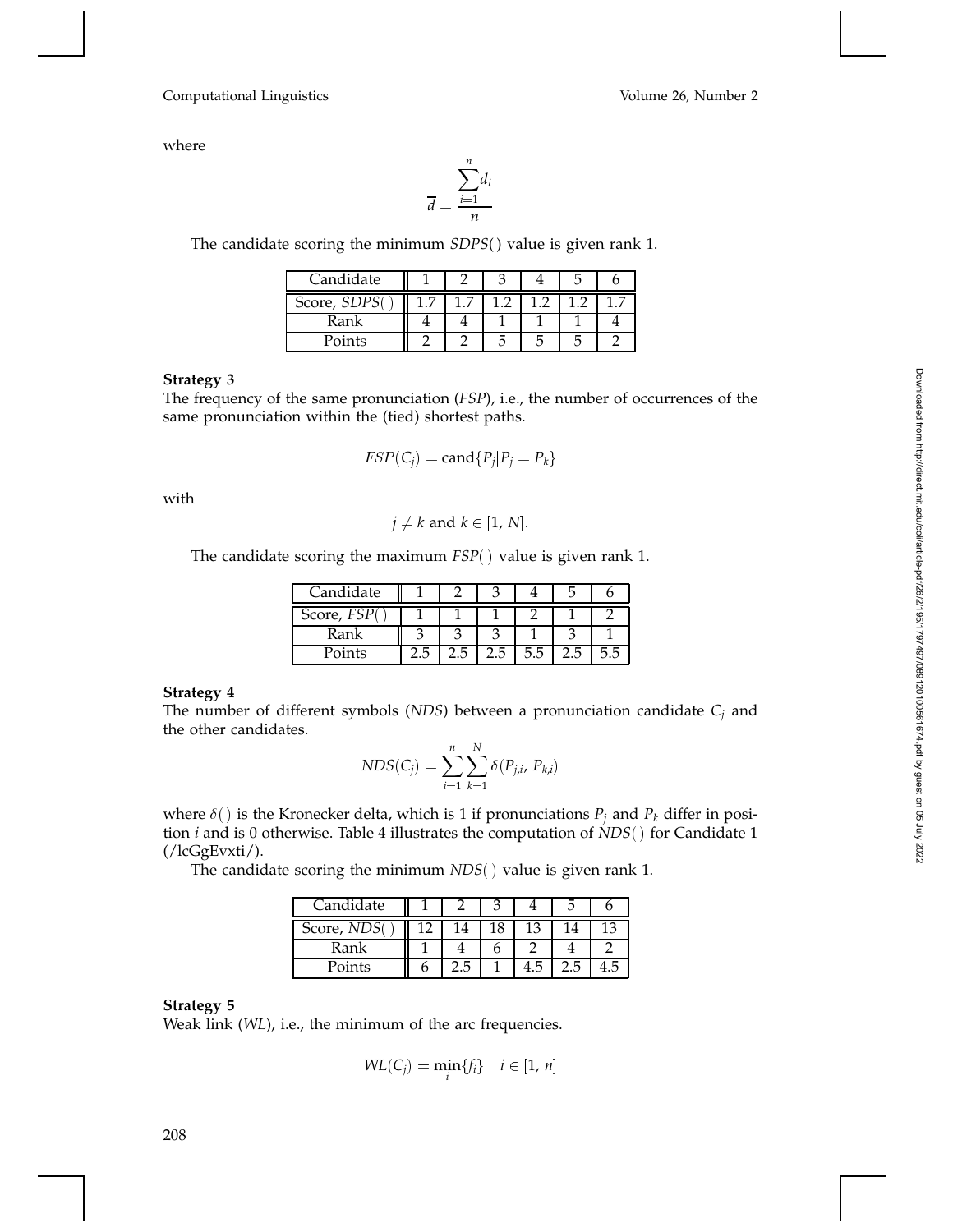Illustration of the computation of *NDS*( ) for the candidate pronunciation /lcGgEvxti/ of *longevity*. Phonemes which are not equal to those of the target pronunciation are entered in bold.

| Candidate 1                                            |              |                                           | $1 \quad c \quad G \quad g$ |             |       |                                     | E v x t i                                                 |           |                                                |
|--------------------------------------------------------|--------------|-------------------------------------------|-----------------------------|-------------|-------|-------------------------------------|-----------------------------------------------------------|-----------|------------------------------------------------|
| Other candidates<br>to be compared<br>with Candidate 1 | $\mathbf{L}$ | c G<br>$\mathbf{C}$<br>a<br>$\Omega$<br>a | G<br>n<br>n<br>n            | g<br>g<br>L | Е     | $-$ v<br>E v<br>E v<br>$\mathbf{V}$ | x t<br>– v I t i<br>$\mathbf{x}$<br>$\mathbf{x}$<br>$x$ t | t<br>$-t$ | $\blacksquare$<br>$\mathbf{i}$<br>$\mathbf{i}$ |
| Differences at position $i \quad 0$                    |              | $\overline{\mathbf{3}}$                   |                             |             | 3 3 2 | - 0                                 |                                                           |           |                                                |
| Score, NDS                                             |              |                                           |                             |             |       |                                     |                                                           |           |                                                |

The candidate scoring the maximum *WL*( ) value is given rank 1.

| Candidate |  |     |  |
|-----------|--|-----|--|
| Score, WL |  |     |  |
| Rank      |  |     |  |
| Points    |  | 5.5 |  |

We now consider the results of using these five strategies for scoring the shortest paths both singly and combined in all possible combinations.

# **7. Results**

In this section, we first detail some characteristics of the shortest paths through the pronunciation lattices (since these affect the attainable performance) before demonstrating that the combination strategy produces statistically significant improvements. It is largely immaterial if we use the sum or the product rule. Finally, the distribution of errors for the best-performing combination of scores is analyzed in order to set priorities for future research in improving PbA.

#### **7.1 Characteristics of the Shortest Paths**

Since we are focusing in this work on D&N's second heuristic (disambiguating tied shortest paths), it makes sense to investigate the limits set by tacit acceptance of  $D&N's$ first heuristic—which gives primacy to the shortest path. Table 5 shows some statistics related to the shortest paths for the three different conversion problems studied.

The minimal percentage indicates the lower bound on words-correct performance that obtains when the second heuristic is irrelevant, i.e., when all the shortest paths through the lattice give the identical, correct pronunciation. On the other hand, the maximal percentage indicates the upper bound that obtains when the second heuristic always chooses the correct candidate, i.e., there is at least one correct pronunciation among the shortest paths. Overall, these statistics indicate that there is considerable scope to improve the second heuristic, since the upper bound of 85.1% words correct for letter-to-phoneme conversion, for instance, is vastly superior to our previous best value of 61.9% and to the figure of 64.0% obtained by Yvon (1996) on the same lexicon using multiple unbounded overlapping chunks as the nodes of the pronunciation lattice. They also suggest (in line with our intuitions) that letter-to-phoneme conver-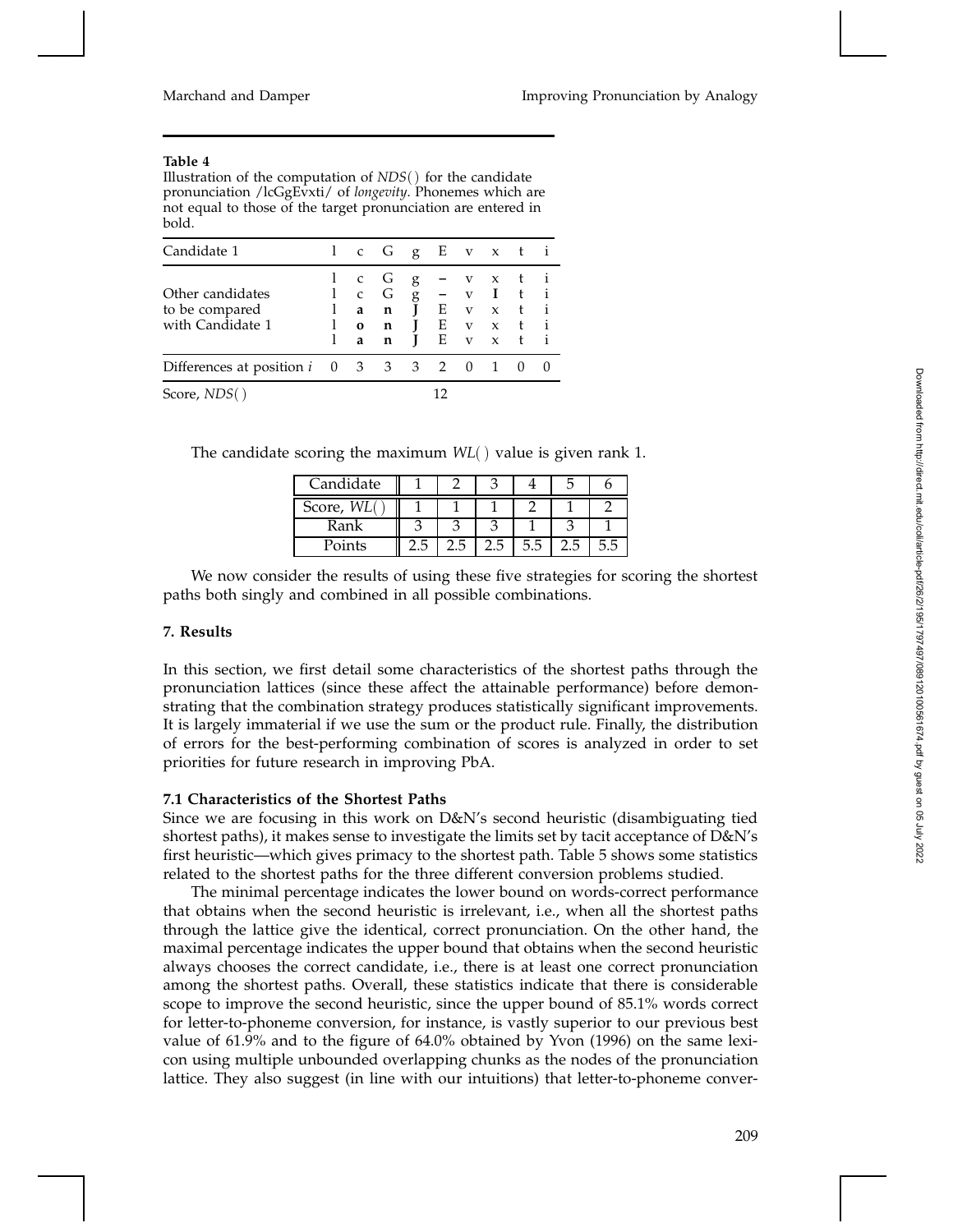Statistics describing the occurrence of correct pronunciations among the shortest paths of the pronunciation lattices for all the words in the lexicon.

| Type of        | Minimal    | Maximal    | Mean Candidates | Mean Good Candidates |
|----------------|------------|------------|-----------------|----------------------|
| Conversion     | Percentage | Percentage | per Word        | per Word             |
| Letter-phoneme | 15.3       | 85.1       | 7.9             | 2.2                  |
| Phoneme-letter | 31.0       | 89.1       | 5.9             | 2.3                  |
| Letter-stress  | 11.6       | 78.2       | 7.5             | 2.0                  |

sion is harder than phoneme-to-letter conversion, and that lexical stress assignment is harder still.

# **7.2 Results for Different Combinations of Strategy**

We have obtained results for all possible combinations of the strategies, for each of the three mapping problems. Since there are five strategies, the number of combinations is  $(2<sup>5</sup> - 1) = 31$ . The various combinations are denoted as a five-bit code where 1 at Equations (4) and (5)) and a 0 indicates that it was not. Thus, as an example, the code 00100 indicates that Strategy 3 (*FSP*) was used alone.

Table 6 gives an example of the use of the combination 11010 and product rule in deriving a pronunciation for the word *longevity* using the product rule of combination. The points that contribute to the final score are shown in bold. Note that the winner (Candidate 4) gives the correct pronunciation in this case. When the sum rule is used, the correct pronunciations (Candidates 4 and 6) tie with a final score of 13.5.

harder still.<br>The Results for Different Combinations of Strategy<br>
We have obtained results for all possible combinations of the strategies, for each of the<br>
three mapping problems. Since there are five strategies, the numb Table 7 shows the results of letter-to-phoneme conversion for the 31 possible combinations of scoring strategy using both the product and sum rules. The average across the 31 combinations was 62.42% words correct for the product rule compared to 62.30% for the sum rule. This difference is not significant (on the basis of Equation (6) below). Since the product rule gave numerically higher values, however, we continue to use it for the remainder of this paper.

Tables 8, 9, and 10 show the results obtained with all possible combinations of strategies for the three conversion problems using the product rule. Consider first the results for letter-to-phoneme conversion (Table 8). The last two columns show the rank according to the number of strategies included in the final score (Rank(*C*)) and the rank according to word accuracy  $(Rank(W))$ . Let us hypothesize that these two

| abie<br>n | ֚֚֡֡֡֡֡֡֡ |
|-----------|-----------|
|-----------|-----------|

Example of multistrategy scoring for the word *longevity* using the 11010 combination and product rule.

| Candidate | PF | SDPS | FSP | NDS. | WL  | <b>Final Score</b> |
|-----------|----|------|-----|------|-----|--------------------|
|           |    |      | 2.5 | h    | 2.5 | 36                 |
|           | h  | ,    | 2.5 | 2.5  | 2.5 | 30                 |
| З         |    | 5    | 2.5 |      | 2.5 | 5                  |
|           |    | 5    | 5.5 | 4.5  | 5.5 | 90                 |
| 5         |    | 5    | 2.5 | 2.5  | 2.5 | 25                 |
|           | 5  |      | 5.5 | 4.5  | 5.5 | 15                 |
|           |    |      |     |      |     |                    |

Winner: Candidate 4 (/lanJEvxti/)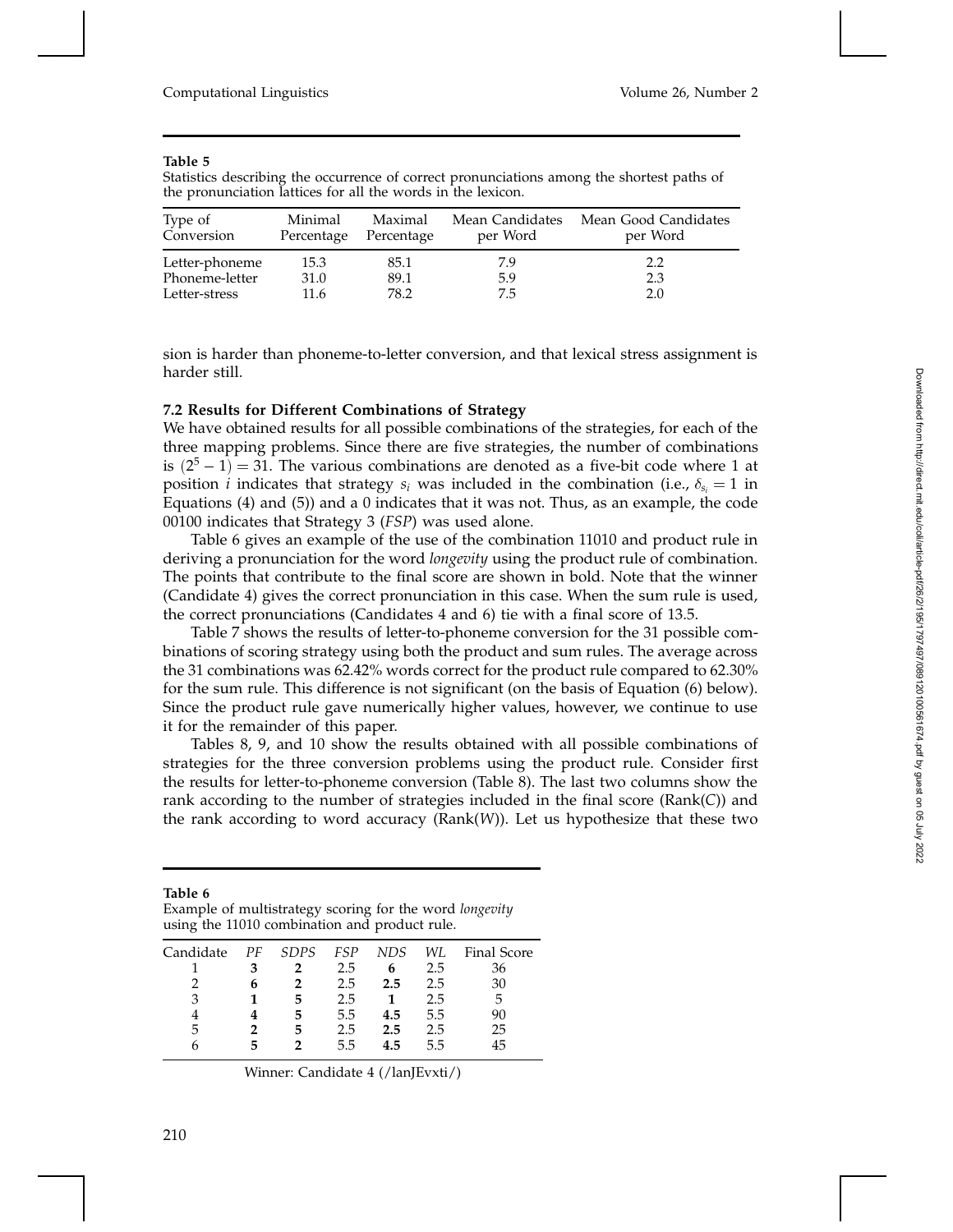| ٧<br>۰.<br>×<br>۹<br>٠ |  |
|------------------------|--|
|------------------------|--|

Results of letter-to-phoneme conversion for the 31 possible combinations of scoring strategy using the product and sum rules.

|             |           | Product rule     |           | Sum rule     |
|-------------|-----------|------------------|-----------|--------------|
| Combination | Words (%) | Phonemes $(\% )$ | Words (%) | Phonemes (%) |
| 00001       | 57.7      | 90.8             | 57.7      | 90.5         |
| 00010       | 61.3      | 91.7             | 61.3      | 91.7         |
| 00011       | 63.3      | 92.1             | 63.2      | 92.1         |
| 00100       | 63.0      | 91.7             | 63.0      | 91.7         |
| 00101       | 65.3      | 92.2             | 65.1      | 92.2         |
| 00110       | 63.2      | 91.9             | 63.1      | 91.9         |
| 00111       | 64.9      | 92.2             | 65.0      | 92.3         |
| 01000       | 48.2      | 88.4             | 48.2      | 88.4         |
| 01001       | 56.7      | 90.4             | 57.0      | 90.5         |
| 01010       | 61.5      | 91.7             | 61.5      | 91.7         |
| 01011       | 63.2      | 92.0             | 63.1      | 91.0         |
| 01100       | 62.7      | 91.6             | 62.8      | 91.6         |
| 01101       | 64.7      | 92.1             | 64.6      | 92.1         |
| 01110       | 63.0      | 91.9             | 63.0      | 91.9         |
| 01111       | 64.7      | 92.2             | 64.9      | 92.2         |
| 10000       | 59.2      | 91.0             | 59.2      | 91.0         |
| 10001       | 59.0      | 91.2             | 59.1      | 91.2         |
| 10010       | 63.6      | 92.1             | 63.6      | 92.1         |
| 10011       | 63.6      | 92.2             | 63.4      | 92.1         |
| 10100       | 65.2      | 92.2             | 65.1      | 92.2         |
| 10101       | 65.3      | 92.3             | 64.9      | 92.2         |
| 10110       | 64.8      | 92.2             | 64.8      | 92.3         |
| 10111       | 65.4      | 92.4             | 65.4      | 92.4         |
| 11000       | 58.6      | 91.1             | 58.6      | 91.1         |
| 11001       | 59.0      | 91.2             | 59.2      | 91.2         |
| 11010       | 63.6      | 92.2             | 63.6      | 92.2         |
| 11011       | 63.4      | 92.2             | 63.2      | 92.1         |
| 11100       | 65.4      | 92.3             | 65.3      | 92.3         |
| 11101       | 64.9      | 92.3             | 64.7      | 92.2         |
| 11110       | 65.2      | 92.3             | 65.1      | 92.3         |
| 11111       | 65.5      | 92.4             | 65.5      | 92.4         |

ranks are not positively correlated. That is, our null hypothesis is that performance (in terms of word accuracy) does *not* increase as more scoring strategies *si* for candidate pronunciation  $C_i$  are included in the final score  $FS(C_i)$ . However, the Spearman rank correlation coefficient *rs* (Siegel 1956, 202–213) is computed here as 0.6657, with degrees of freedom  $df = (31 - 2) = 29$ . For  $df \ge 10$ , the significance of this result can be tested as:

$$
t=r_s\sqrt{\frac{df}{1-r_s^2}}=4.8041
$$

This value is very highly significant ( $p \ll 0.0005$ , one-tailed test). Hence, we reject the null hypothesis and conclude that performance improves as more scores are included in the combination. Note that this test is nonparametric, and makes a minimum of assumptions about the data—only that they are ordinal and so can be meaningfully ranked.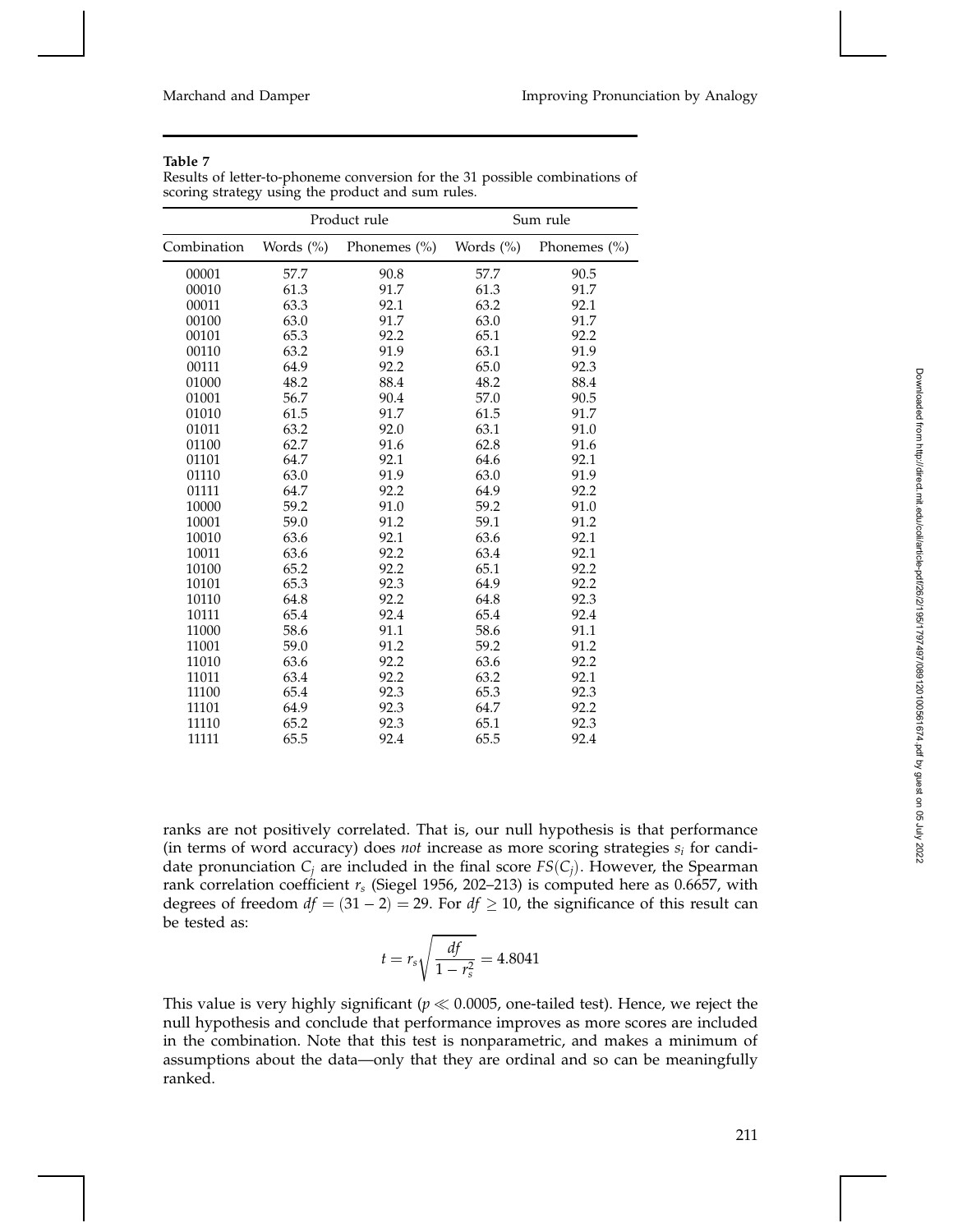Results of letter-to-phoneme conversion for the 31 possible combinations of scoring strategy using the product rule. Rank( *C*) is the rank of the result according to the number of strategies (in the range 1 to 5) included in the final score. Rank( *W*) is the rank of the result according to word accuracy. The Spearman rank correlation coefficient *r <sup>s</sup>* is 0.6657, which is very highly significant.

| Combination | Words $(\% )$ | Phonemes $(\% )$ | Rank(C)        | Rank(W)      |
|-------------|---------------|------------------|----------------|--------------|
| 00001       | 57.7          | 90.8             | 29             | 29           |
| 00010       | 61.3          | 91.7             | 29             | 24           |
| 00011       | 63.3          | 92.1             | 21.5           | 17           |
| 00100       | 63.0          | 91.7             | 29             | 20.5         |
| 00101       | 65.3          | 92.2             | 21.5           | 4.5          |
| 00110       | 63.2          | 91.9             | 21.5           | 18.5         |
| 00111       | 64.9          | 92.2             | 11.5           | 8.5          |
| 01000       | 48.2          | 88.4             | 29             | 31           |
| 01001       | 56.7          | 90.4             | 21.5           | 30           |
| 01010       | 61.5          | 91.7             | 21.5           | 23           |
| 01011       | 63.2          | 92.0             | 11.5           | 18.5         |
| 01100       | 62.7          | 91.6             | 21.5           | 22           |
| 01101       | 64.7          | 92.1             | 11.5           | 11.5         |
| 01110       | 63.0          | 91.9             | 11.5           | 20.5         |
| 01111       | 64.7          | 92.2             | $\overline{4}$ | 11.5         |
| 10000       | 59.2          | 91.0             | 29             | 25           |
| 10001       | 59.0          | 91.2             | 21.5           | 26.5         |
| 10010       | 63.6          | 92.1             | 21.5           | 14           |
| 10011       | 63.6          | 92.2             | 11.5           | 14           |
| 10100       | 65.2          | 92.2             | 21.5           | 6.5          |
| 10101       | 65.3          | 92.3             | 11.5           | 4.5          |
| 10110       | 64.8          | 92.2             | 11.5           | 10           |
| 10111       | 65.4          | 92.4             | 11.5           | 2.5          |
| 11000       | 58.6          | 91.1             | 21.5           | 28           |
| 11001       | 59.0          | 91.2             | 11.5           | 26.5         |
| 11010       | 63.6          | 92.2             | 11.5           | 14           |
| 11011       | 63.4          | 92.2             | $\overline{4}$ | 16           |
| 11100       | 65.4          | 92.3             | 11.5           | 2.5          |
| 11101       | 64.9          | 92.3             | 4              | 8.5          |
| 11110       | 65.2          | 92.3             | $\overline{4}$ | 6.5          |
| 11111       | 65.5          | 92.4             | $\mathbf{1}$   | $\mathbf{1}$ |

Having shown that there is a very highly significant positive correlation between the number of strategies deployed and the obtained word accuracy, we next ask if the obtained improvement is significant. (This is to take account of the possibility that the difference between two combination strategies ranked at positions  $i$  and  $(i + k)$  $\overline{\phantom{a}}$ is not significant.) To answer this, we note that only two outcomes are possible for the translation of each word: either the pronunciation is correct or it is not. Thus, the sampling distribution of the word accuracies listed in the second column of Table 8 is binomial and, hence, we can use a binomial test (Siegel 1956, 36–42) to determine the significance of differences between them. Since the number of trials (i.e., word translations) is very large ( 20,000), we can use the normal approximation to the binomial distribution.

Let us first ask if the best letter-to-phoneme conversion result here (65.5% word accuracy for combination 11111) is significantly better than the previous best, preliminary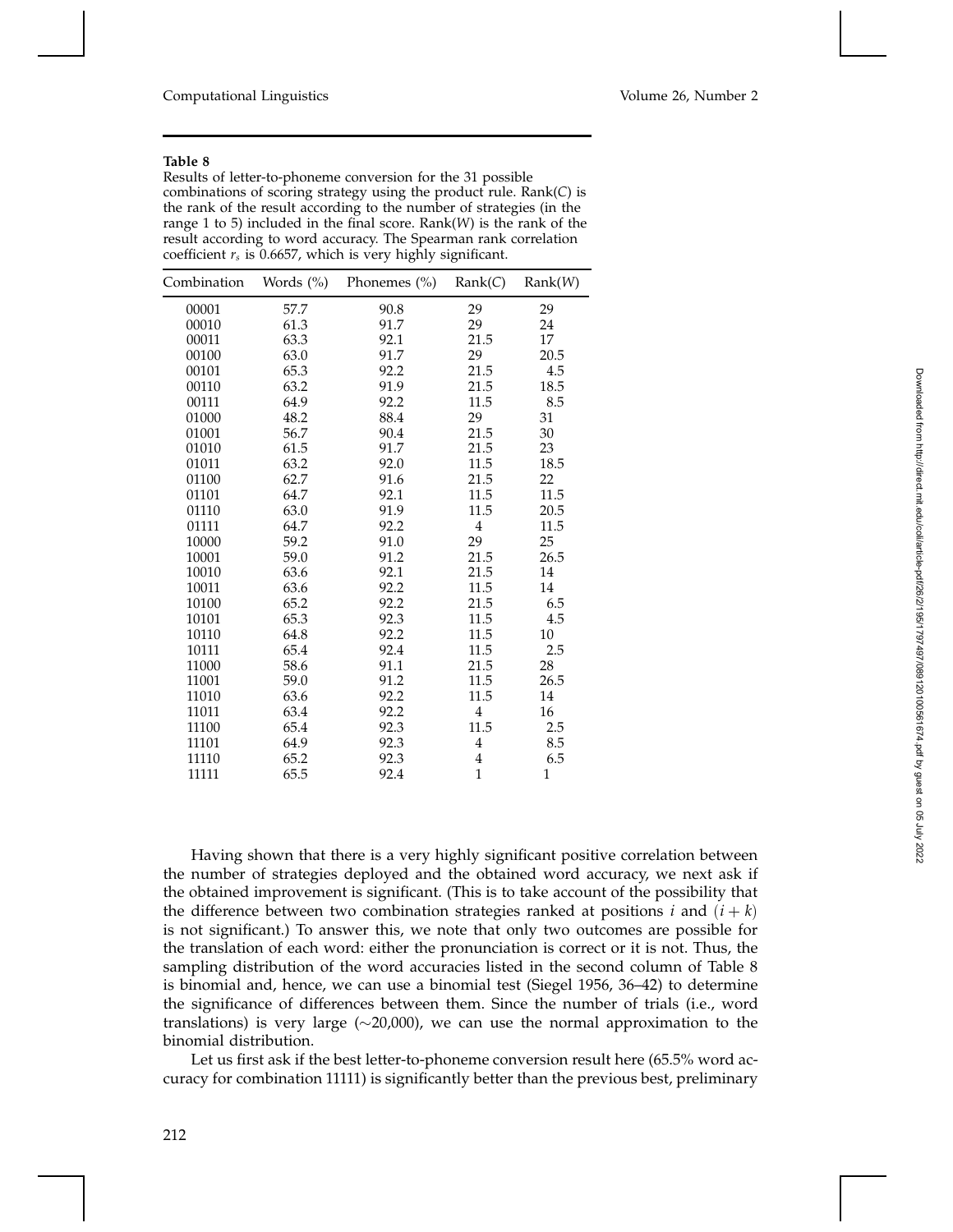value of 61.7%. The appropriate statistic is (Siegel 1956, 41):

$$
z = \frac{(x \pm 0.5) - NP}{\sqrt{NPQ}}\tag{6}
$$

where  $N = 19,594$  words,  $P = 0.617$ ,  $Q = (1 - P) = 0.383$ ,  $x = 19,594 \times 0.655$  and the  $\pm 0.5$  term (correction for the fact that the binomial distribution is discrete while the normal distribution is continuous) can be ignored, giving *z* <sup>=</sup> 10 :9. The (one-tailed) probability that this value could have been obtained by chance is effectively zero (untabulated in Siegel's Table A [p. 247]). In fact, the critical value for the 1% significance level is  $z = 2.33$ , which equates to a word accuracy of approximately 64.7%. It follows that even the best single-strategy result (63.0% for combination 00100 using Strategy 3 only) is significantly poorer than the multistrategy result using all five scoring strategies.

Actually, given its simplicity, it is remarkable that Strategy 3 (frequency of the same pronunciation, *FSP*) used alone performs as well as it does. It was included partly to test the effect of including what were felt to be oversimplistic strategies! Yet it is superior to the previous best result of 61.7% using the weighted TP score, and the superiority is very highly significant ( $z = 3.7$ ,  $p = 0.00011$ ). In fact, for all three mapping problems, Strategies 1 (*PF*) and 3 are always implicated in results of rank less than 3, indicating their importance in obtaining high performance.

Turning to phoneme-to-letter conversion (Table 9), the Spearman rank correlation coefficient was 0.6375, which again is very highly significant ( $t = 4.456$ ,  $p \ll 0.0005$ ,  $\frac{1}{8}$ *df* <sup>=</sup> 29, one-tailed test). Hence, as before, performance improves as more scoring strategies are deployed. The critical *z* value of 2.33 for the 1% significance level equates to a word accuracy of 74.7% relative to the best obtained word accuracy of 75.4% for combination 10101. Hence, the best result is significantly better than either the previous best value (74.4%) or the best single-strategy result (73.5% for combination 10000).

For letter-to-stress conversion (Table 10), the Spearman rank correlation coefficient was  $0.7411$  ( $t = 5.944$ ,  $p \ll 0.0005$ ,  $df = 29$ , one-tailed test) so that, once again, performance improves as more scoring strategies are deployed. The critical *z* value of 2.33 for the 1% significance level equates to a word accuracy of 58.0% relative to the best obtained word accuracy of 58.8% for combination 11100. Hence, the best result is significantly better than either the previous best value (54.6%) or the best single-strategy result (53.4% for combination 00100).

Finally, the percentage of words in which both pronunciation and stress are correct increases from 41.8% to 46.3%.

# **7.3 Analysis of Errors**

Table 11 identifies the main sources of error for letter-to-phoneme conversion using the 11111 combination strategy. Table 11(a) indicates, in rank order, the 10 letters in the input that were most often mapped to an incorrect phoneme. The commonest problem is mispronunciation of letter *e*, which produces 21.2% of the total errors. To some extent, this is a natural consequence of the high frequency of this letter in English: as indicated in the Proportion column, letter *e* accounts for 11.0% of the total corpus. Even so, the ratio of errors to occurrences is almost 2, while it actually exceeds 2 for letters *a* and *o*. It is clear, as other workers have found, that the vowel letters are vastly more difficult to translate than are the consonant letters.

Table 11(b) ranks the 10 commonest incorrect phonemes in the system's output. The schwa vowel accounts for 20.8% of errors in this case. Again, this partially reflects the extremely common occurrence of this phoneme.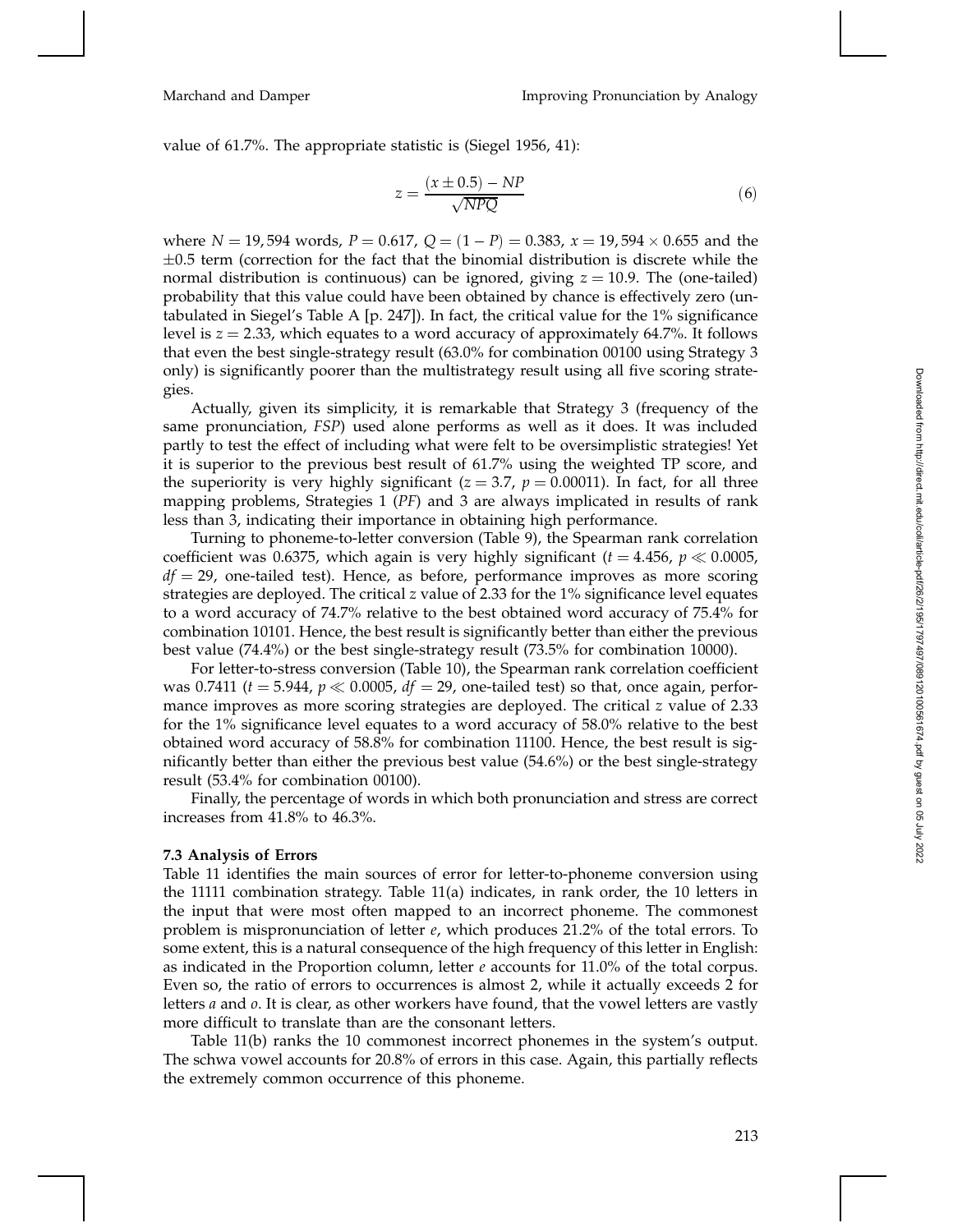Results of phoneme-to-letter conversion for the 31 possible combinations of scoring strategy using the product rule. Rank(*C*) is the rank of the result according to the number of strategies (in the range 1 to 5) included in the final score. Rank(*W*) is the rank of the result according to word accuracy. The Spearman rank correlation coefficient  $r_s$  is 0.6375, which is very highly significant.

| Combinations | Words (%) | Phonemes $(\% )$ | Rank(C)        | Rank(W)      |
|--------------|-----------|------------------|----------------|--------------|
| 00001        | 69.1      | 93.6             | 29             | 29           |
| 00010        | 71.6      | 94.2             | 29             | 27           |
| 00011        | 73.3      | 94.4             | 21.5           | 18           |
| 00100        | 72.2      | 94.2             | 29             | 22.5         |
| 00101        | 74.0      | 94.5             | 21.5           | 13           |
| 00110        | 72.3      | 94.2             | 21.5           | 21           |
| 00111        | 73.9      | 94.5             | 11.5           | 14           |
| 01000        | 61.6      | 92.1             | 29             | 31           |
| 01001        | 68.2      | 93.4             | 21.5           | 30           |
| 01010        | 71.5      | 94.1             | 21.5           | 28           |
| 01011        | 73.1      | 94.4             | 11.5           | 19           |
| 01100        | 72.0      | 94.1             | 21.5           | 24           |
| 01101        | 73.7      | 94.4             | 11.5           | 15.5         |
| 01110        | 72.2      | 94.2             | 11.5           | 22.5         |
| 01111        | 73.7      | 94.4             | $\overline{4}$ | 15.5         |
| 10000        | 73.5      | 94.4             | 29             | 17           |
| 10001        | 72.7      | 94.3             | 21.5           | 20           |
| 10010        | 74.3      | 94.6             | 21.5           | 10.5         |
| 10011        | 74.7      | 94.7             | 11.5           | 8            |
| 10100        | 75.1      | 94.7             | 21.5           | 2.5          |
| 10101        | 75.4      | 94.7             | 11.5           | $\mathbf{1}$ |
| 10110        | 74.8      | 94.6             | 11.5           | 6            |
| 10111        | 75.1      | 94.7             | $\overline{4}$ | 2.5          |
| 11000        | 71.7      | 94.0             | 21.5           | 26           |
| 11001        | 71.8      | 94.1             | 11.5           | 25           |
| 11010        | 74.3      | 94.6             | 11.5           | 10.5         |
| 11011        | 74.2      | 94.5             | $\overline{4}$ | 12           |
| 11100        | 75.0      | 94.6             | 11.5           | 4.5          |
| 11101        | 74.7      | 94.6             | 4              | 8            |
| 11110        | 74.7      | 94.6             | $\overline{4}$ | 8            |
| 11111        | 75.0      | 94.7             | $\mathbf{1}$   | 4.5          |

Finally, Table 11(c) shows the 10 phonemes in the correct pronunciation that most often received a wrong translation. These are the same 10 phonemes as for Table 11(b), but in slightly different rank order. Once more, it is clear that vowel errors vastly outnumber consonant errors overall. The null phoneme is also problematic.

This pattern of errors is very close to that for the preliminary results. We have exactly the same 10 main letters/phonemes responsible for errors in each column with only minor changes in their rank order. These similarities suggest that these particular errors are persistent—even structural—and will cause problems for other translation schemes as well as PbA.

# **8. Conclusions**

We have extended previous work in pronunciation by analogy (PbA) principally by experimenting with multiple strategies for producing pronunciations. The combina-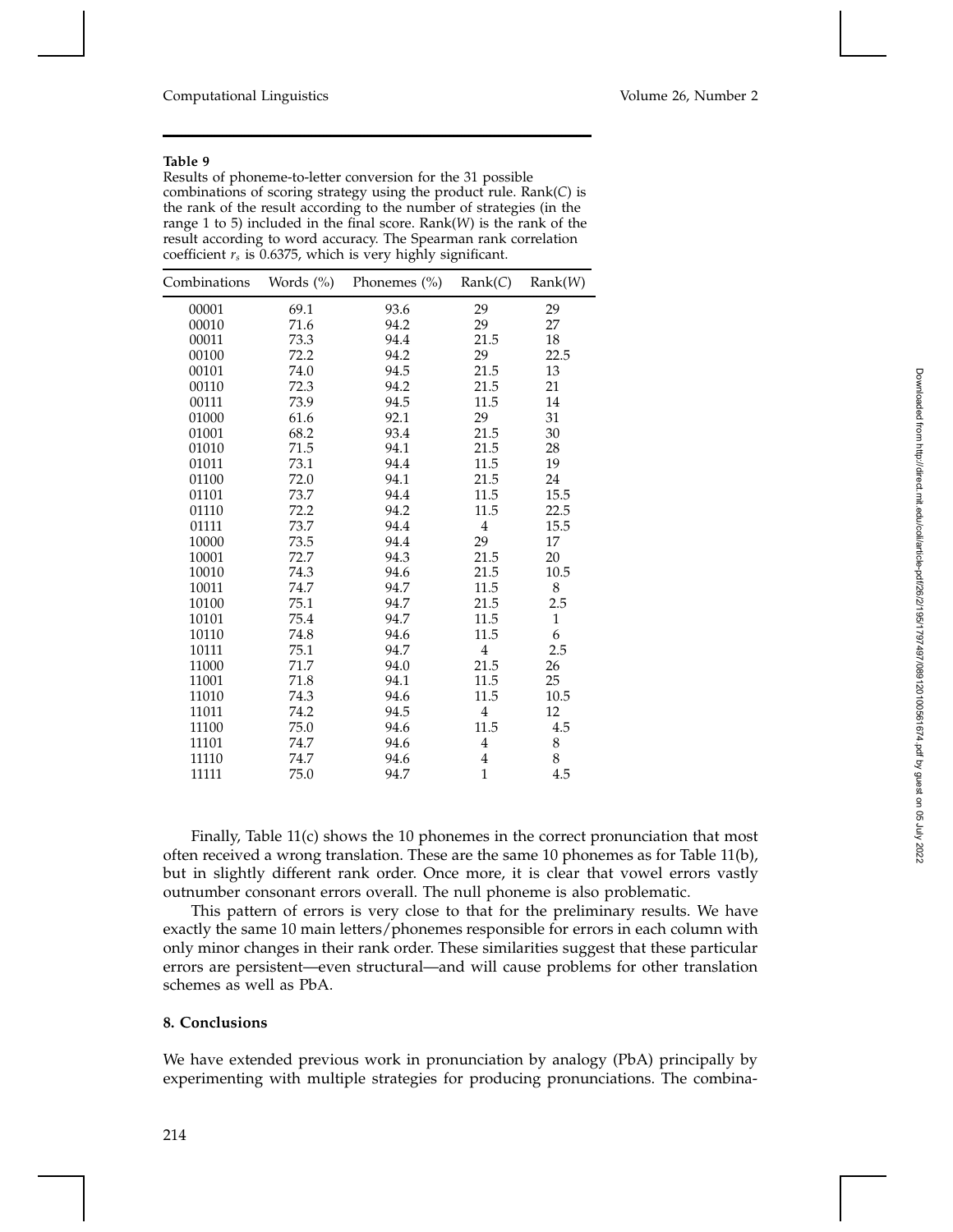Results of letter-to-stress conversion for the 31 possible combinations of scoring strategy using the product rule. Rank( *C*) is the rank of the result according to the number of strategies (in the range 1 to 5) included in the final score. Rank( *W*) is the rank of the result according to word accuracy. The Spearman rank correlation coefficient *r <sup>s</sup>* is 0.7411, which is very highly significant.

| Combinations | Words $(\%)$ | Phonemes (%) | Rank(W)        | Rank(W)        |
|--------------|--------------|--------------|----------------|----------------|
| 00001        | 52.7         | 74.9         | 29             | 26             |
| 00010        | 49.2         | 74.4         | 29             | 30             |
| 00011        | 53.6         | 75.7         | 21.5           | 23.5           |
| 00100        | 53.4         | 73.9         | 29             | 25             |
| 00101        | 57.7         | 76.3         | 21.5           | $\overline{4}$ |
| 00110        | 53.8         | 74.8         | 21.5           | 21.5           |
| 00111        | 56.2         | 75.9         | 11.5           | 11             |
| 01000        | 39.4         | 67.5         | 29             | 31             |
| 01001        | 52.2         | 74.4         | 21.5           | 27             |
| 01010        | 50.5         | 74.5         | 21.5           | 29             |
| 01011        | 53.9         | 75.8         | 11.5           | 20             |
| 01100        | 53.8         | 74.2         | 21.5           | 21.5           |
| 01101        | 57.1         | 76.1         | 11.5           | 7.5            |
| 01110        | 54.2         | 75.0         | 11.5           | 18             |
| 01111        | 56.2         | 75.9         | $\overline{4}$ | 11             |
| 10000        | 51.6         | 73.7         | 29             | 28             |
| 10001        | 54.1         | 75.3         | 21.5           | 19             |
| 10010        | 53.6         | 75.4         | 11.5           | 23.5           |
| 10011        | 55.2         | 76.0         | 21.5           | 14             |
| 10100        | 57.4         | 75.9         | 21.5           | 6              |
| 10101        | 58.2         | 76.6         | 11.5           | 3              |
| 10110        | 56.2         | 75.8         | 11.5           | 11             |
| 10111        | 57.1         | 76.3         | $\overline{4}$ | 7.5            |
| 11000        | 54.5         | 75.9         | 21.5           | 17             |
| 11001        | 54.6         | 76.1         | 11.5           | 16             |
| 11010        | 55.0         | 76.3         | 11.5           | 15             |
| 11011        | 55.8         | 76.7         | $\overline{4}$ | 13             |
| 11100        | 58.8         | 77.0         | 11.5           | $\mathbf{1}$   |
| 11101        | 58.6         | 77.2         | 4              |                |
| 11110        | 57.0         | 76.4         | $\overline{4}$ | $\frac{2}{9}$  |
| 11111        | 57.5         | 76.7         | $\mathbf{1}$   |                |

tion of different scoring strategies for the shortest paths in the pronunciation lattice has been shown to deliver statistically significant improvements: a best result of 65.5% words correct has been obtained for letter-to-phoneme conversion using approximately 20,000 manually aligned words of *Webster's Pocket Dictionary*. This compares with a figure of 63.0% for the best-performing single-scoring strategy (frequency of the same pronunciation, *FSP*) and 61.7% for our best preliminary result. Examination of the pronunciation lattices, however, reveals that the upper bound on performance of a method based on selecting among shortest paths is 85.1%, so that there is scope for further improvement yet.

The way of combining scores is simply by summation or multiplication of a points score awarded on the basis of a pronunciation's rank. The product rule of combination is found to perform only very marginally better than the sum rule: the difference is not significant. We have not yet expended much effort in determining exactly which scores should be used. To this end, a preliminary analysis of errors has been done. This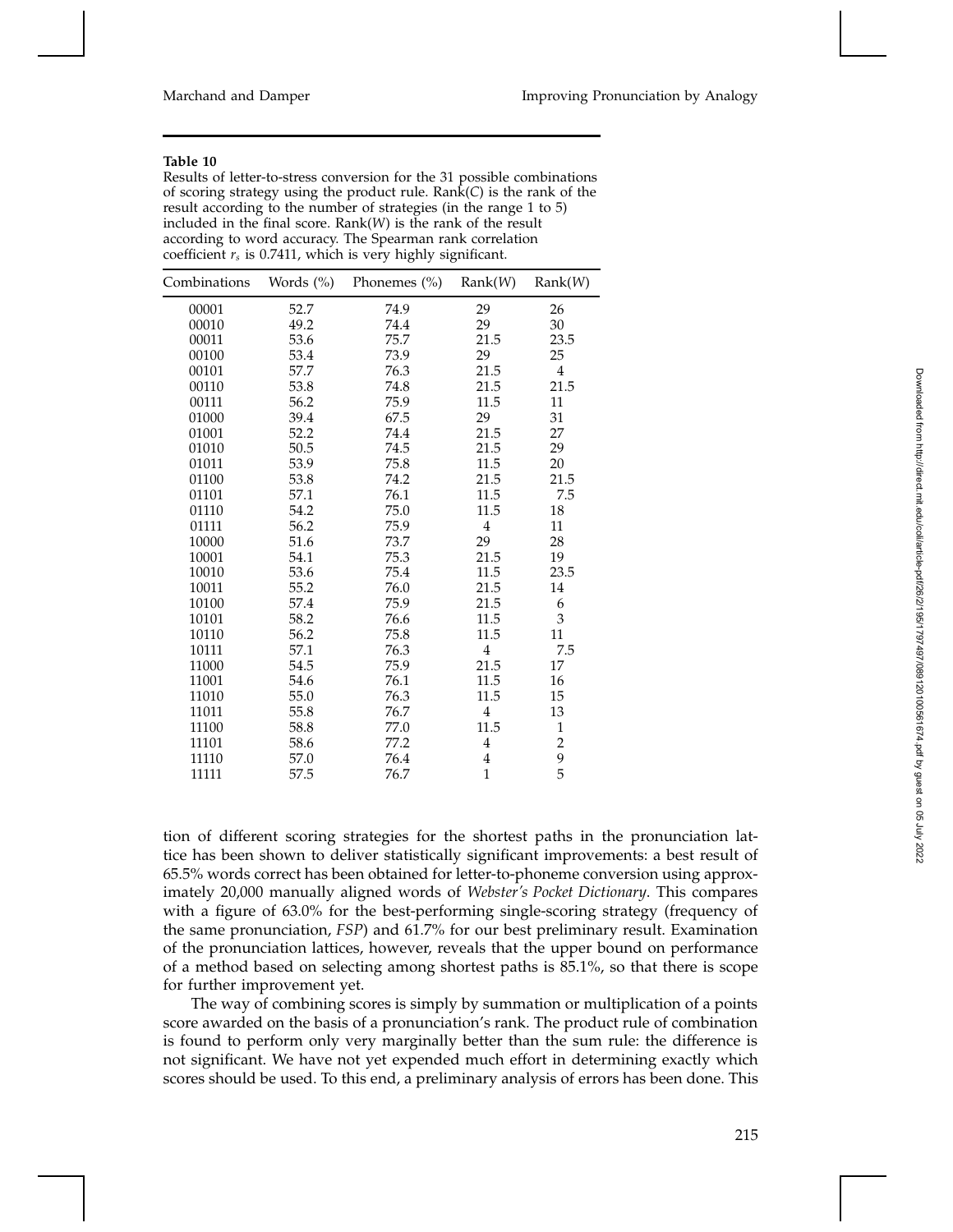Computational Linguistics Volume 26, Number 2

#### **Table 11**

Main factors responsible for errors in letter-to-phoneme mapping.

(a) Letters most often mapped to an incorrect phoneme

| Letter           | Errors $(\% )$ | Proportion $(\%)$ |
|------------------|----------------|-------------------|
| $\ell$           | 21.2           | 11.0              |
| $\mathfrak a$    | 20.9           | 9.0               |
| 0                | 16.1           | 6.9               |
| i                | 14.1           | 8.8               |
| $\mathcal{U}$    | 7.0            | 3.8               |
| r                | 3.8            | 7.5               |
| 1                | 2.7            | 5.5               |
| S                | 2.7            | 5.3               |
| $\boldsymbol{n}$ | 2.5            | 6.8               |
| t                | 1.8            | 7.7               |
|                  |                |                   |

(b) Phonemes most commonly wrong in the output

| Phoneme        | Errors $(\% )$ | Proportion $(\%)$ |
|----------------|----------------|-------------------|
| $\sqrt{x}$     | 20.8           | 8.0               |
| /I/            | 9.6            | 5.0               |
| $/ - /$        | 7.7            | 14.7              |
| /E/            | 7.5            | 2.5               |
| $/\mathbf{Q}/$ | 7.2            | 2.8               |
| /a/            | 5.4            | 1.9               |
| /i/            | 4.8            | 3.0               |
| /e/            | 4.1            | 1.8               |
| / o/           | 3.5            | 1.5               |
| /A/            | 3.0            | $1.1\,$           |
|                |                |                   |

(c) Phonemes of the correct translation most commonly mispronounced

| Phoneme        | Errors $(\% )$ | Proportion $(\% )$ |
|----------------|----------------|--------------------|
| $\sqrt{x}$     | 22.4           | 8.1                |
| $/ - /$        | 9.9            | 14.8               |
| /1/            | 7.7            | 4.8                |
| /a/            | 6.3            | 1.9                |
| /E/            | 6.0            | 2.4                |
| /i/            | 5.7            | 3.1                |
| $/\mathbf{Q}/$ | 5.3            | 2.7                |
| /e/            | 4.2            | 1.8                |
| / o/           | 3.6            | 1.5                |
| /A/            | 3.5            | 1.2                |

reveals that (in common with other approaches to letter-to-sound conversion, such as linguistic rules), the translation of vowel letters is especially problematic. Future work should therefore attempt to find scoring methods and combination techniques that deal effectively with the vowels.

We have also studied the related problems of mapping phonemes to letters and letters to lexical stress, which are also important in speech technology. Our results show that the former problem is easier than letter-to-phoneme conversion while the latter is harder—at least, when attacked by the method of analogy. Once again, however, the multistrategy approach has the potential to deliver significant performance gains.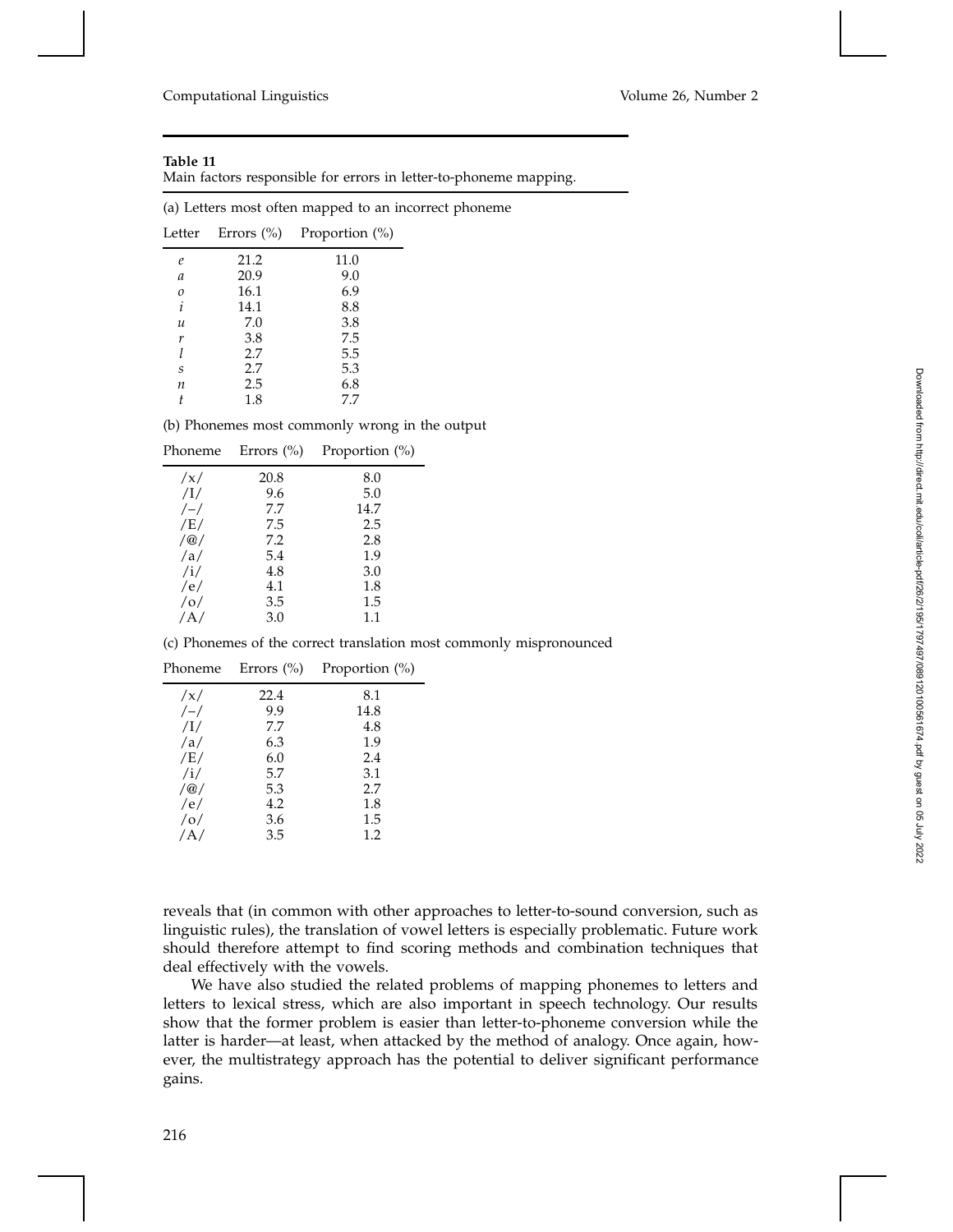#### **Acknowledgments**

This work was funded by the UK Economic and Social Research Council via research grant R000235487: "Speech Synthesis by Analogy."

#### **References**

- Abbott, Dean W. 1999. Combining models to improve classifier accuracy and robustness. In *Proceedings of Second International Conference on Information Fusion, Fusion '99*, Volume I, pages 289–295, Sunnyvale, CA.
- Abercrombie, David. 1981. Extending the Roman alphabet: Some orthographic experiments of the past four centuries. In Ronald E. Asher and Eugénie J. A. Henderson, editors, *Towards a History of Phonetics*, pages 207–224. Edinburgh University Press, Edinburgh, UK.
- Ainsworth, William A. 1973. A system for converting English text into speech. *IEEE Transactions on Audio and Electroacoustics AU-21*, pages 288–290.
- Bagshaw, Paul C. 1998. Phonemic transcription by analogy in text-to-speech synthesis: Novel word pronunciation and lexicon compression. *Computer Speech and Language*, 12:119–142.
- Bowles, Richard L. and Robert I. Damper. 1989. Application of Dempster-Shafer theory of evidence to improved-accuracy, isolated-word recognition. In *Proceedings of Eurospeech '89*, Volume 2, pages 384–387, Paris.
- Brill, Eric and Jun Wu. 1998. Classifier combination for improved lexical disambiguation. In *COLING-ACL '98: 36th Annual Meeting of the Association for Computational Linguistics and the 17th International Conference on Computational Linguistics*, pages 191–195, Montreal, Canada.
- Byrd, Roy J. and Martin S. Chodorow. 1985. Using an on-line dictionary to find rhyming words and pronunciations for unknown words. In *Proceedings of the 23rd Meeting*, pages 277–283, Chicago, IL. Association for Computational Linguistics.
- Carney, Edward. 1994. *A Survey of English Spelling*. Routledge, London, UK.
- Chomsky, Noam and Morris Halle. 1968. *The Sound Pattern of English*. Harper and Row, New York.
- Coltheart, Max. 1978. Lexical access in simple reading tasks. In G. Underwood, editor, *Strategies of Information Processing* . Academic Press, New York, pages 151–216.
- Coltheart, Max. 1984. Writing systems and reading disorders. In L. Henderson, editor, *Orthographies and Reading* . Lawrence Erlbaum Associates, London, UK, pages 67–79.
- Daelemans, Walter, Antal van den Bosch, and Ton Weijters. 1997. IGTree: Using trees for compression and classification in lazy learning algorithms. *Artificial Intelligence Review*, 11:407–423.
- Damper, Robert I. 1995. Self-learning and connectionist approaches to text-phoneme conversion. In Joe Levy, Dimitrios Bairaktaris, John Bullinaria, and Paul Cairns, editors, *Connectionist Models of Memory and Language*. UCL Press, London, UK, pages 117–144.
- Damper, Robert I. and John F. G. Eastmond. 1996. Pronouncing text by analogy. In *Proceedings of the 16th International Conference on Computational Linguistics* , Volume 2, pages 268–273, Copenhagen, Denmark.
- Damper, Robert I. and John F. G. Eastmond. 1997. Pronunciation by analogy: Impact of implementational choices on performance. *Language and Speech*, 40(1):1–23.
- Damper, Robert I., Yannick Marchand, Martin J. Adamson, and Kjell Gustafson. 1999. Evaluating the pronunciation component of text-to-speech systems for English: A performance comparison of different approaches. *Computer Speech and Language*, 13(2):155–176.
- Dedina, Michael J. and Howard C. Nusbaum. 1986. Pronounce: A program for pronunciation by analogy. Speech Research Laboratory Progress Report No. 12, Indiana University, Bloomington, IN.
- Dedina, Michael J. and Howard C. Nusbaum. 1991. Pronounce: A program for pronunciation by analogy. *Computer Speech and Language*, 5:55–64.
- Dietterich, Thomas G. 1997. Machine learning research: Four current directions. *AI Magazine*, 18(4):97–136.
- Divay, Michel and Anthony J. Vitale. 1997. Algorithms for grapheme-phoneme translation for English and French: Applications for database searches and speech synthesis. *Computational Linguistics*, 23(4):495–523.
- Dutoit, Thierry. 1997. *Introduction to Text-to-Speech Synthesis*. Kluwer, Dordrecht, The Netherlands.
- Elovitz, Honey S., Rodney Johnson, Astrid McHugh, and John E. Shore. 1976. Letter-to-sound rules for automatic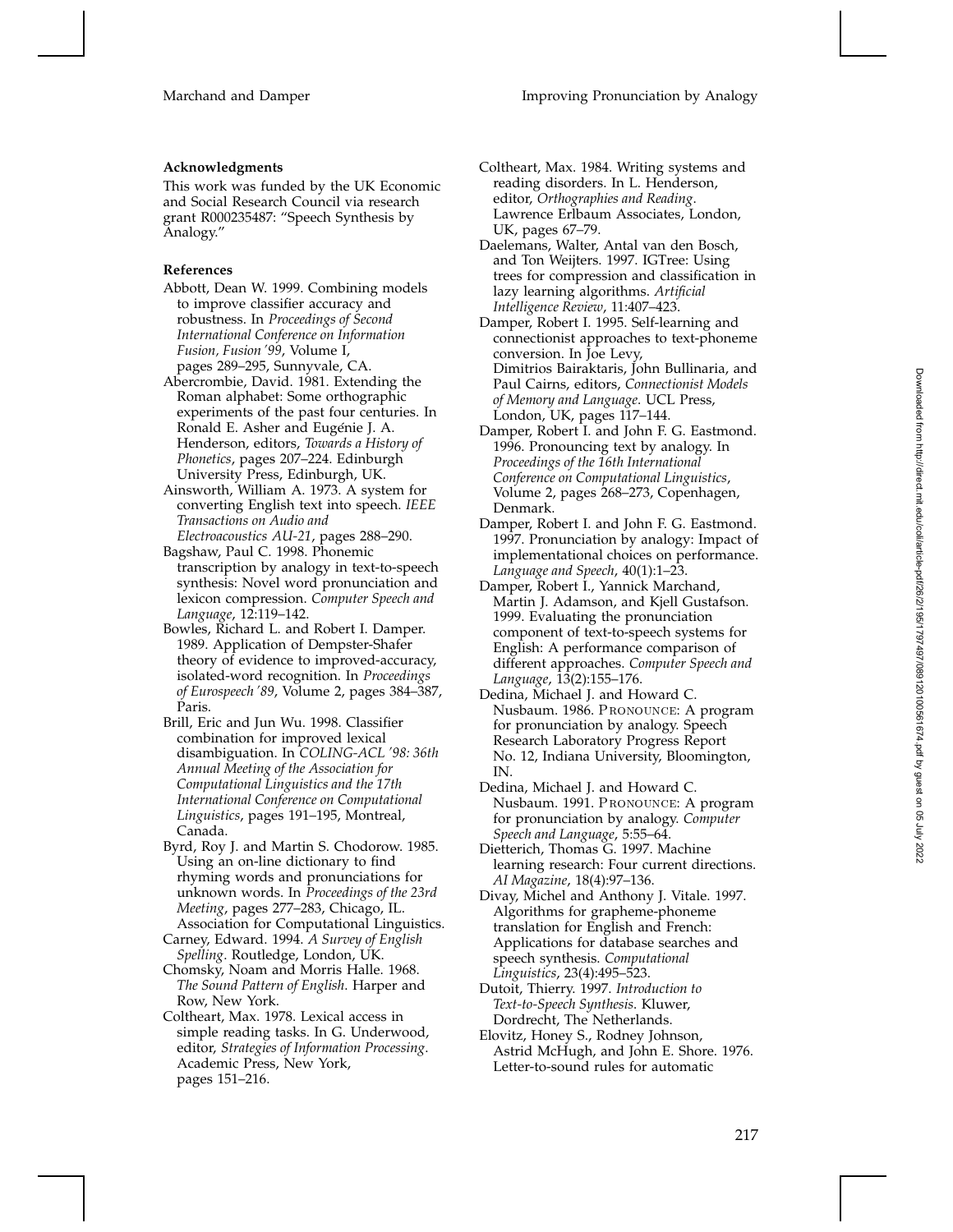translation of English text to phonetics. *IEEE Transactions on Acoustics, Speech and Signal Processing ASSP-24*, pages 446–459.

- Glushko, Robert J. 1979. The organization and activation of orthographic knowledge in reading aloud. *Journal of Experimental Psychology: Human Perception and Performance*, 5:674–691.
- Golding, Andrew R. 1991. *Pronouncing Names by a Combination of Case-Based and Rule-Based Reasoning*. Ph. D. thesis, Stanford University, CA.
- Golding, Andrew R. and Paul S. Rosenbloom. 1991. Improving rule-based systems through case-based reasoning. In *Proceedings of the American Association for Artificial Intelligence Conference, AAAI-91* , pages 21–27, Anaheim, CA.
- Hall, David L. 1992. *Mathematical Techniques in Multisensor Data Fusion*. Artech House, Boston, MA.
- Hall, David L. and James Llinas. 1997. An introduction to multisensor data fusion. *Proceedings of the IEEE*, 85(1):6–23.
- Hunnicutt, Sheri. 1976. Phonological rules for a text-to-speech system. *American Journal of Computational Linguistics Microfiche*, 57:1–72.
- Jacobs, Robert A., Michael I. Jordan, Steven J. Nowlan, and Geoffrey E. Hinton. 1991. Adaptive mixtures of local experts. *Neural Computation*, 3:79–87.
- Jones, Daniel. 1996. *Analogical Natural Language Processing*. UCL Press, London, UK.
- Kay, Janice and Anthony Marcel. 1981. One process, not two, in reading aloud: Lexical analogies do the work of non-lexical rules. *Quarterly Journal of Experimental Psychology*, 33A:397–413.
- Kittler, Josef, Mohammad Hatef, Robert P. W. Duin, and Jiri Matas. 1998. On combining classifiers. *IEEE Transactions on Pattern Analysis and Machine Intelligence* , 20(3):226–239.
- Lehnert, Wendy G. 1987. Case-based problem solving with a large knowledge base of learned cases. In *Proceedings of the 6th National Conference on Artificial Intelligence, AAAI-87*, pages 301–306, Seattle, WA.
- Liberman, Isabelle, Alvin M. Liberman, Ignatius Mattingly, and Donald Shankweiler. 1980. Orthography and the beginning reader. In James F. Kavanagh and Richard L. Venezky, editors, *Orthography, Reading and Dyslexia* . University Park Press, Baltimore, OH, pages 137–153.
- Lucassen, John M. and Robert L. Mercer. 1984. An information theoretic approach

to the automatic determination of phonemic baseforms. In *Proceedings of the International Conference on Acoustics, Speech and Signal Processing, ICASSP-84* , pages 42.5.1–42.5.4, San Diego, CA.

- McCulloch, Neil, Mark Bedworth, and John Bridle. 1987. NETspeak—A re-implementation of NETtalk. *Computer Speech and Language*, 2:289–301.
- McIlroy, M. Douglas. 1973. *Synthetic English Speech by Rule*. Computer Science Technical Report No. 14, Bell Telephone Laboratories.
- Post, Emil. 1943. Formal reductions of the general combinatorial problem. *American Journal of Mathematics*, 65:197–268.
- Romary, Laurent and Jean-Marie Pierrel. 1989. The use of the Dempster-Shafer rule in the lexical component of a man-machine oral dialogue system. *Speech Communication*, 8(2):159–176.
- Sampson, Geoffrey. 1985. *Writing Systems* . Hutchinson, London, UK.
- Scragg, David G. 1975. *A History of English Spelling*. Manchester University Press, Manchester, UK.
- Sejnowski, Terrence J. and Charles R. Rosenberg. 1987. Parallel networks that learn to pronounce English text. *Complex Systems*, 1:145–168.
- Siegel, Sidney. 1956. *Nonparametric Statistics for the Behavioral Sciences*. McGraw-Hill Kogakusha, Tokyo, Japan.
- Stanfill, Craig and David Waltz. 1986. Toward memory-based reasoning. *Communications of the ACM* , 29(12):1213–1228.
- Stanfill, Craig W. 1987. Memory-based reasoning applied to English pronunciation. In *Proceedings of the 6th National Conference on Artificial Intelligence, AAAI-87*, pages 577–581, Seattle, WA.
- Stanfill, Craig W. 1988. Learning to read: A memory-based model. In *Proceedings of the Case-Based Reasoning Workshop* , pages 406–413, Clearwater Beach, FL.
- Sullivan, Kirk P. H. and Robert I. Damper. 1993. Novel-word pronunciation: A cross-language study. *Speech Communication*, 13:441–452.
- Turvey, Michael T., Laurie Beth Feldman, and Georgije Lukatela. 1984. The Serbo-Croatian orthography constrains the reader to a phonologically analytic strategy. In Leslie Henderson, editor, *Orthographies and Reading*. Lawrence Erlbaum Associates, London, UK, pages 81–89.
- van den Bosch, Antal. 1997. *Learning to Pronounce Written Words: A Study in Inductive Language Learning*. Ph. D. thesis,